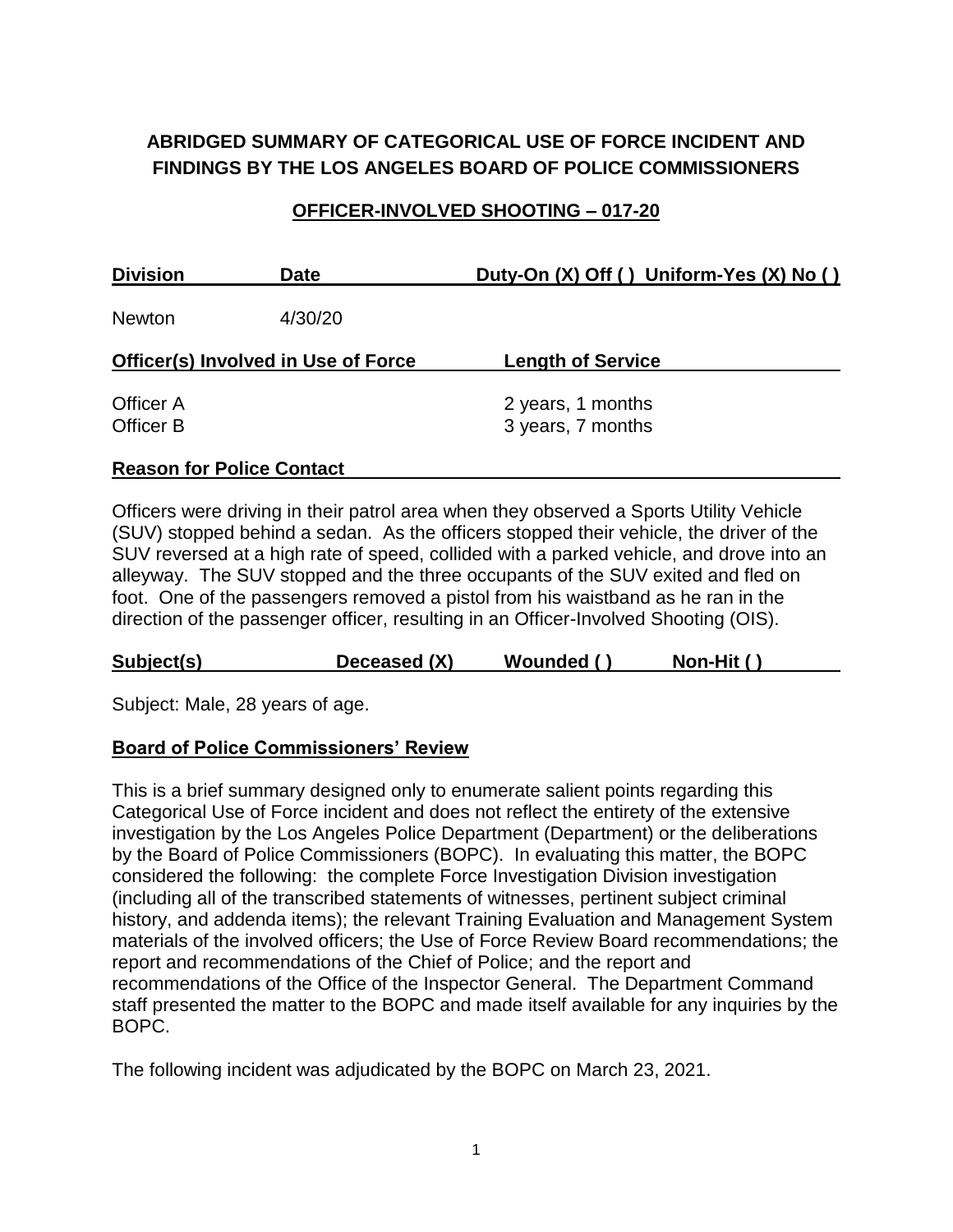#### **Incident Summary**

Uniformed Police Officers A and B were driving a marked black and white SUV police vehicle in their patrol area. Their vehicle was equipped with a Digital In-Car Video System (DICVS).

According to Officer A, the officers' mission for the day was not to handle radio calls, but rather to patrol high crime areas and conduct traffic stops and pedestrian stops, in an effort to reduce crime.

According to Officers A and B, they were regular partners and had worked together for approximately five months. They both stated they have had discussion on tactics in the past regarding traffic stops. According to Officer B, prior to the start of watch, they discussed tactics, including their equipment and contact and cover roles.

As Officers A and B were driving, they observed a black sedan and a black SUV stopped facing south at the stop sign, the sedan stopped in front of the SUV. According to Officer B, he/she stopped his/her vehicle next to the black sedan, approximately five to seven feet away.

According to Officer B, he/she observed a male driver and a female front passenger in the sedan. (Both occupants of the sedan were witnesses to this portion of the incident. The occupants of the SUV are referred to in this report as Subjects 1, 2, and 3.) Officer B used his/her flashlight to illuminate the occupants of the sedan and the SUV, and Officer B noted that the driver of the sedan appeared nervous. According to Officer B, while still seated in his/her vehicle, he/she waved his/her hand at the driver of the sedan and stated, "bro," to get his attention.

When he/she looked at the driver of the SUV, Officer B noted the driver was a male with tattoos on his face. He/she also observed a male (Subject 1) seated in the rear passenger seat. Additionally, Officer B observed the male front passenger in the SUV had a bandana covering his face, which he/she thought was "odd," since no one else in the vehicle was covering their face.

The investigation subsequently determined that Subject 2 did not have a tattoo on his face; however, Subject 3 did have tattoos on his face.

Officer B looked to his/her right and noted that the wall of the business on the northeast corner had been freshly painted with gang graffiti. Based on his/her training and experience, Officer B formed the opinion that the driver of the SUV may be a gang member, and the occupants of the SUV had just committed a crime or were about to do so.

According to Officer A, he/she believed the driver of the sedan appeared to be fearful, nervous, and noted he was visibly sweating and shaking. According to Officer A, as Officer B made verbal contact with the driver of the sedan, he/she shone his/her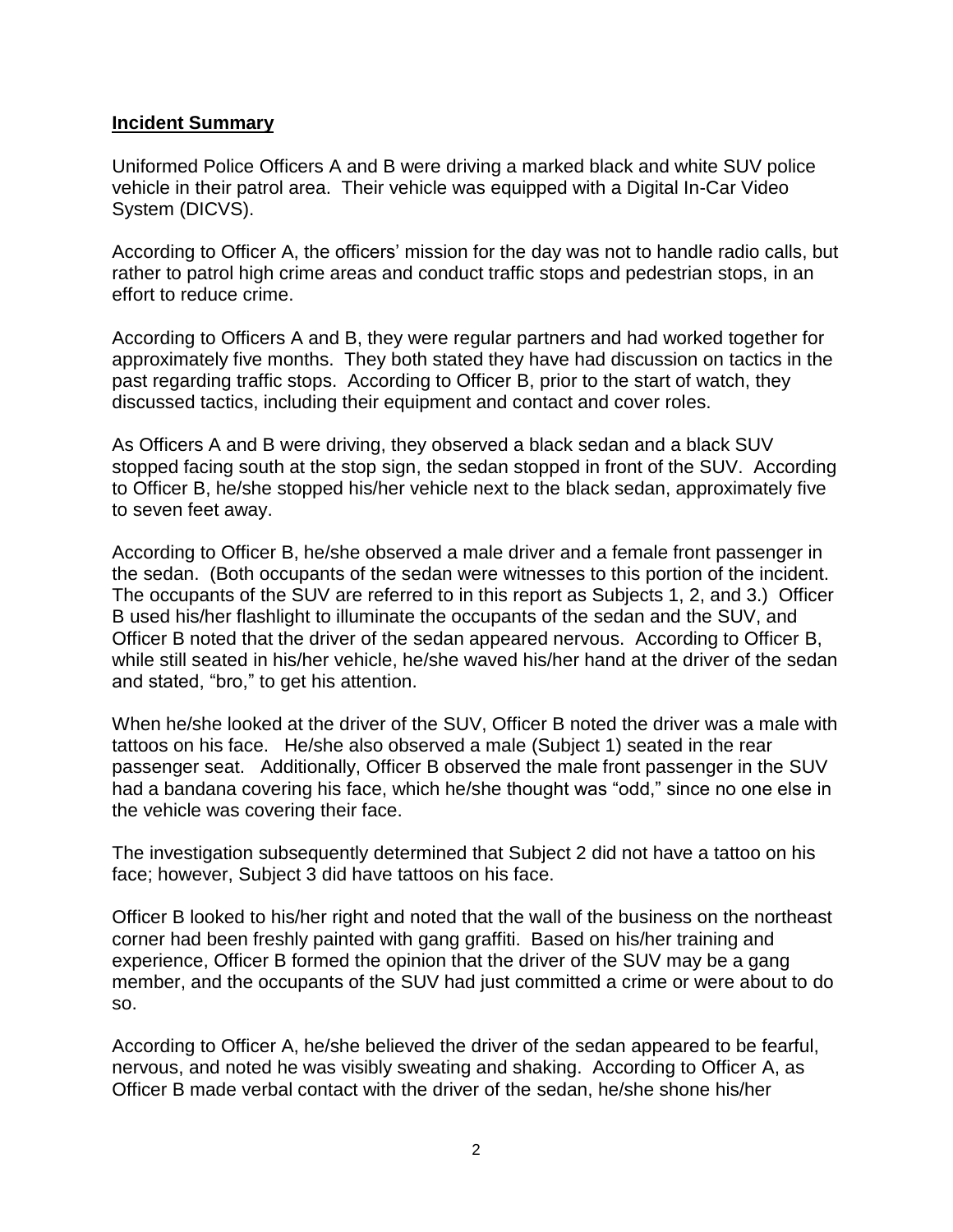passenger side spotlight into the front windshield of the black SUV, in order to better see the occupants. According to Officer A, he/she did not put them Code Six or activate his/her BWV at this time because he/she was more concerned with watching the occupants of the vehicles for possible threats since they were in a known gang area.

Officers A and B's DICVS captured Officer B reverse their police vehicle and reposition it in a slight northwest direction, angled toward the front hood of the sedan. According to Officer B, he/she stopped the vehicle approximately 12 feet away from the sedan.

Officer B placed the police vehicle in park and opened his/her door. According to Officer B, he/she placed his/her left foot on the ground, and kept his/her right foot on the floorboard of the vehicle, as he/she stood behind his/her open door. Officer B used his/her flashlight to illuminate the driver of the sedan, who spontaneously placed his arms out of the window. Meanwhile, Officer A opened his/her door and used his/her spotlight to illuminate the occupants of the SUV, while remaining seated in the vehicle.

According to Officer B, he/she briefly spoke to the driver of the sedan and asked if he was okay. The driver's side window of the sedan was also open, and the driver replied, "I'm fine." According to Officers A and B, they were attempting to determine if the driver of the sedan was a victim of a crime involving the occupants in the SUV.

According to Officer B, he/she was considering initiating an investigative stop on the two vehicles due to the fresh gang graffiti in the area, so he/she and Officer A began to discuss the best way to approach the vehicles and began to discuss requesting an additional unit. However, as they were discussing this, the SUV reversed northbound at a high rate of speed.

Officer B entered the police vehicle as Officer A closed his/her passenger door and they began to follow the SUV north. DICVS captured the SUV reverse north and collide with a white vehicle that was parked along the east curb. The impact of the collision pushed the white vehicle north into another parked white sedan, damaging the rear bumper. Officers A and B's DICVS captured their police vehicle slowing as they approached the SUV, which had briefly stopped moving after the collision.

Officer A's BWV captured him/her unholster his/her pistol while seated in the vehicle, which he/she held in his/her right hand. In describing his/her decision for unholstering at this time, Officer A stated, "… I believed the situation may escalate to the point where deadly force [would be] justified because they are driving the vehicle back at a high rate of speed. I don't know if they're going to put it in drive and would ram us." Officer A added that his/her partner had been rammed by a vehicle during a pursuit approximately two weeks prior. Officer A's BWV captured him/her holding his/her pistol in his/her right hand while using his/her left hand to open his/her door. Officer A then used his/her left hand and obtained the vehicle's radio microphone.

The investigation determined that Subject 2 reversed a distance of approximately 250 feet, north.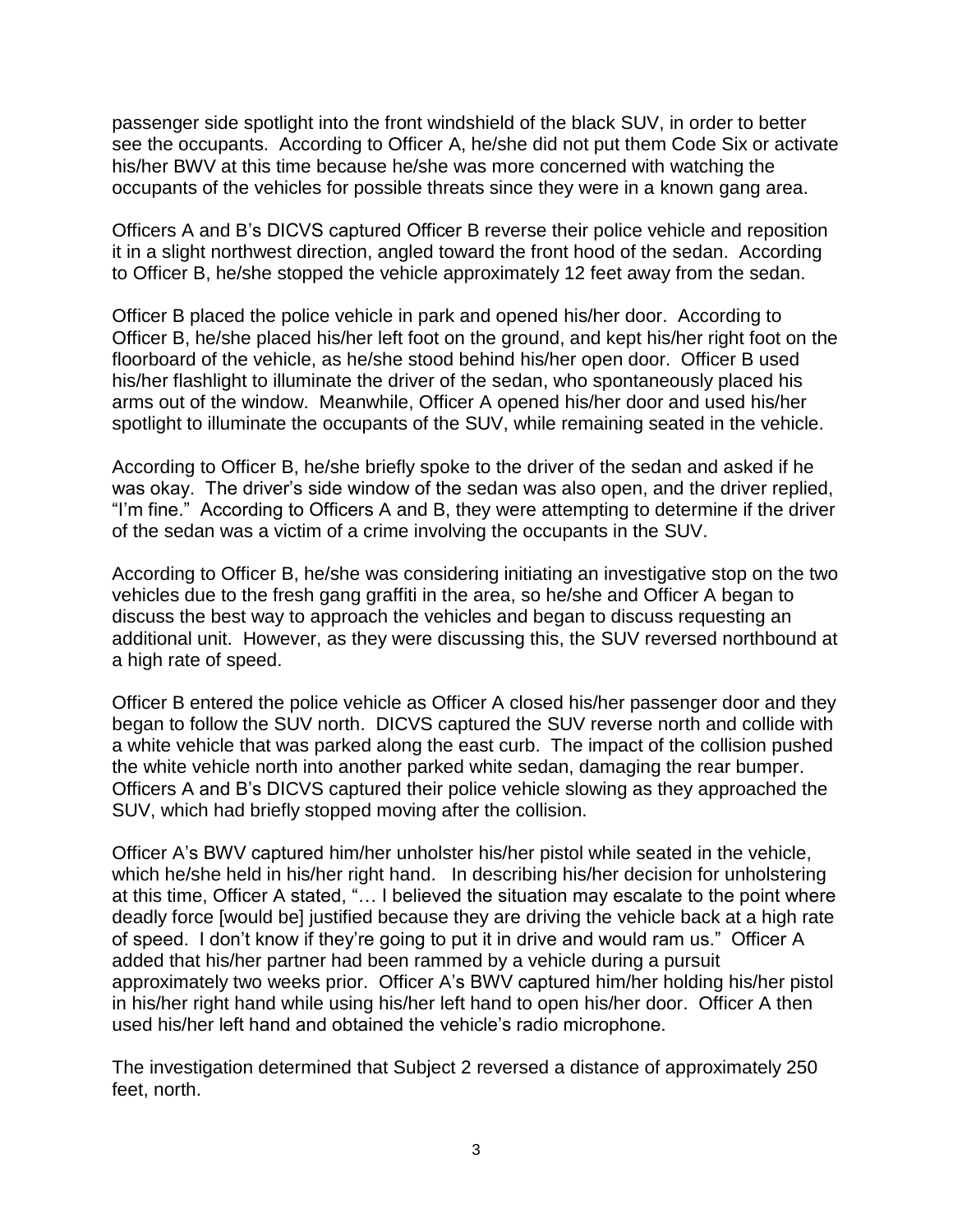After the collision, the SUV accelerated forward, west, and drove into an east-west alleyway across the street from where the collision occurred. Officer B drove their police vehicle into the alleyway, following the SUV. As the police car began moving again, Officer A's door closed, and he/she continued to hold the microphone in his/her left hand and his/her pistol in his/her right hand. According to Officer A, he/she knew that the alleyway was a dead end, and believed that the occupants would exit their vehicle and flee, so he/she remained unholstered.

As they drove into the alley, Officer B activated his/her BWV. According to Officer B, the occupants of the SUV were clearly trying to evade them when they began backingup. He/she was unsure if the occupants would flee on foot, but Officer B intended on stopping them for the hit and run he/she just observed, so he/she directed Officer A to request a back-up.

As Officer A broadcast the request for back up, his/her BWV captured him/her use his/her right hand, while still holding his/her pistol, to open his/her door, and push the door with his/her right foot.

Subject 2 stopped the SUV in the alleyway, approximately 100 feet west of the entrance. Officer B activated his/her forward-facing red light and siren and stopped their police vehicle, approximately 11 feet, behind the SUV.

Once the SUV was stopped, DICVS captured Subject 2 exit the driver's door and Subject 3 exit the left rear passenger door of the SUV. They both ran in a north westerly direction toward an apartment complex. As the occupants ran, Officer B's BWV captured him/her giving them commands.

Meanwhile, Subject 1 exited the front passenger door of the SUV and ran east, on an elevated sidewalk. According to Officer B, he/she observed Subject 1 exit the SUV and run toward Officer A. As Subject 1 ran, Officer B observed him holding his waistband area, which led Officer B to believe that Subject 1 was armed with a firearm. Officer B also believed it was unusual that Subject 1 ran back toward Officer A, instead of running away from him/her to attempt to escape.

According to Officer B, he/she believed Subject 1 was armed and running at his/her partner. Officer B also indicated there was no time to communicate these observations to his/her partner.

According to Officer A, as he/she was attempting to broadcast, he/she observed Subject 1 running in his/her direction, "Holding his waistband, as if he's going to pull a weapon out from his waistband." Officer A dropped the microphone from his/her left hand and turned to his/her right to exit the vehicle.

As Subject 1 ran on the sidewalk, Officer A observed Subject 1 remove a blue-steel handgun from his waistband with his right hand. According to Officer A, he/she believed Subject 1 was removing the gun in an attempt to shoot him/her. As Subject 1 removed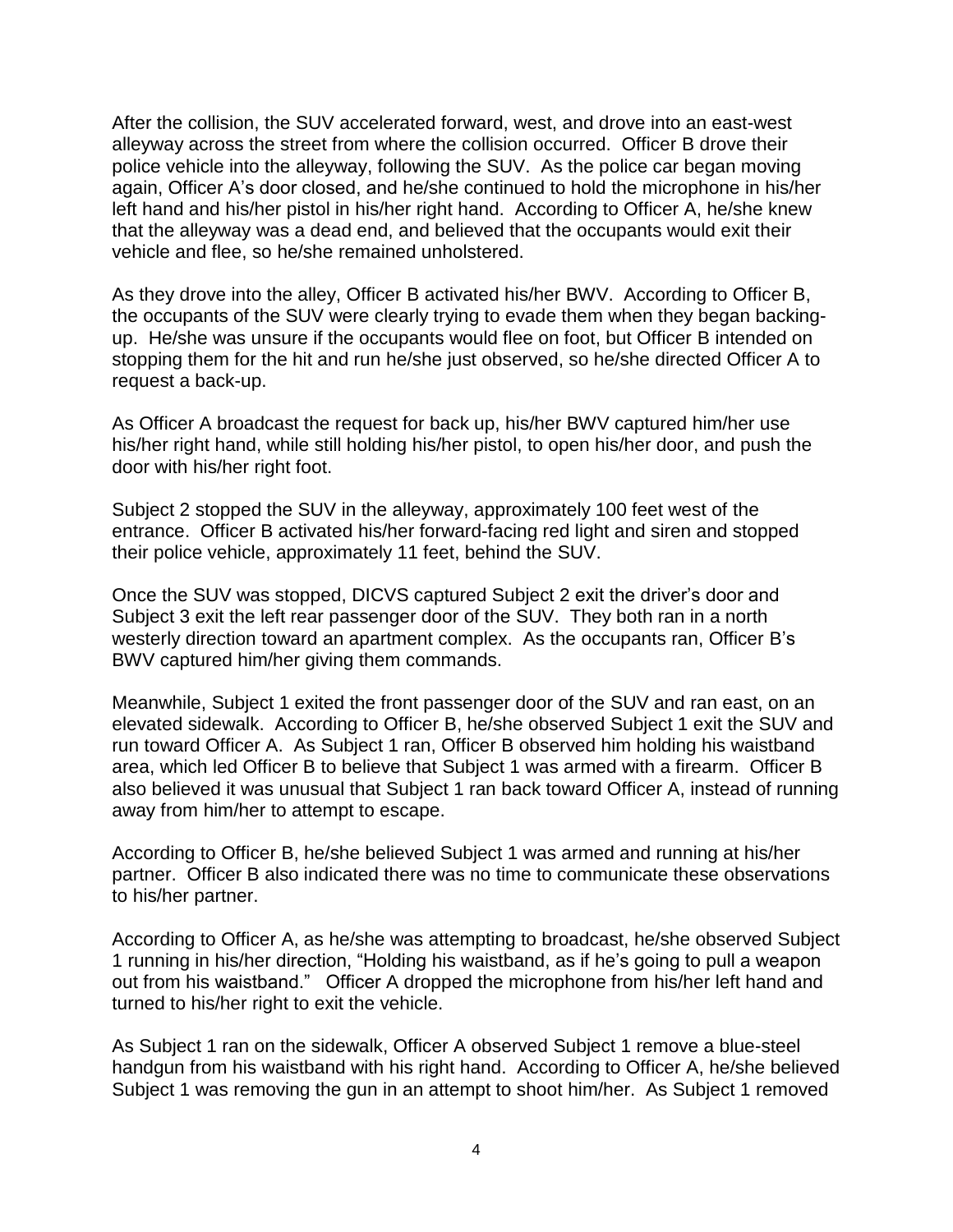the handgun, Officer A believed Subject 1 lost his grip, because the handgun went, "flying in front of him [Subject 1]." Officer A's BWV captured Subject 1's handgun fall onto the ground and slide along a dirt parkway, adjacent to the sidewalk, before coming to a stop in the parkway. Officer A estimated that the gun slid approximately 12 feet in front of Subject 1. According to Officer A, "I see the glare from the light reflecting off the pistol as it's flying through the air, and I hear it hit the ground, knowing that it's a real gun, because I heard the steel hit the concrete."

Officer A's BWV captured Subject 1 continue to run east and step off the sidewalk onto the alleyway. Due to the fact that Subject 1 had just dropped a firearm, Officer A moved east in the alley toward the rear of his/her vehicle. Officer A's intent was to redeploy around the rear of his/her vehicle to be with Officer B on the driver's side of the vehicle, since he/she no longer had the cover of his/her vehicle door. According to Officer A, as he/she moved, he/she began to point his/her pistol at the middle portion of Subject 1's back.

As Subject 1 continued east and neared his firearm lying in the parkway, Officer A's BWV captured Subject 1 bend forward at the waist and reach down with his right hand toward the firearm, ultimately picking it up with his right hand.

Believing that Subject 1 was going to shoot him/her or his/her partner, Officer A fired his/her first volley of approximately three to four rounds at the center of Subject 1's back, in a northeasterly direction, from an increasing distance of approximately 12 to 17 feet.

Officer B had lost sight of Officer A and Subject 1 due to being on the driver's side of the police vehicle, so he/she began to move east, toward the rear of his/her vehicle. According to Officer B, he/she heard nervousness in Officer A's voice and heard Officer A state, "Drop the gun, drop the weapon!" Officer B heard approximately three shots being fired, so he/she unholstered his/her pistol and held it in a two-handed shooting position.

As he/she came out from behind the vehicle, Officer B observed Subject 1 bent over at the waist, holding a handgun in his right hand. According to Officer B, Subject 1 was turning his torso and shoulders east, and looking back in their direction, and bringing the gun up between his torso and shoulders. Because Officer B had already heard shots being fired, he/she believed Subject 1 had fired at Officer A. Based on Subject 1's body positioning, Officer B believed Subject 1 was trying to acquire him/her and Officer A as a target and intended to shoot at them. In order to protect his/her life and the life of his/her partner, Officer B aimed his/her pistol at Subject 1's upper torso and lower shoulder area, and discharged one round, in a northeasterly direction, from an approximate distance of 19 feet.

Immediately after Officer B discharged his/her single round, he/she observed Officer A to his/her left and moving to the east, approximately three to four feet in front of him/her.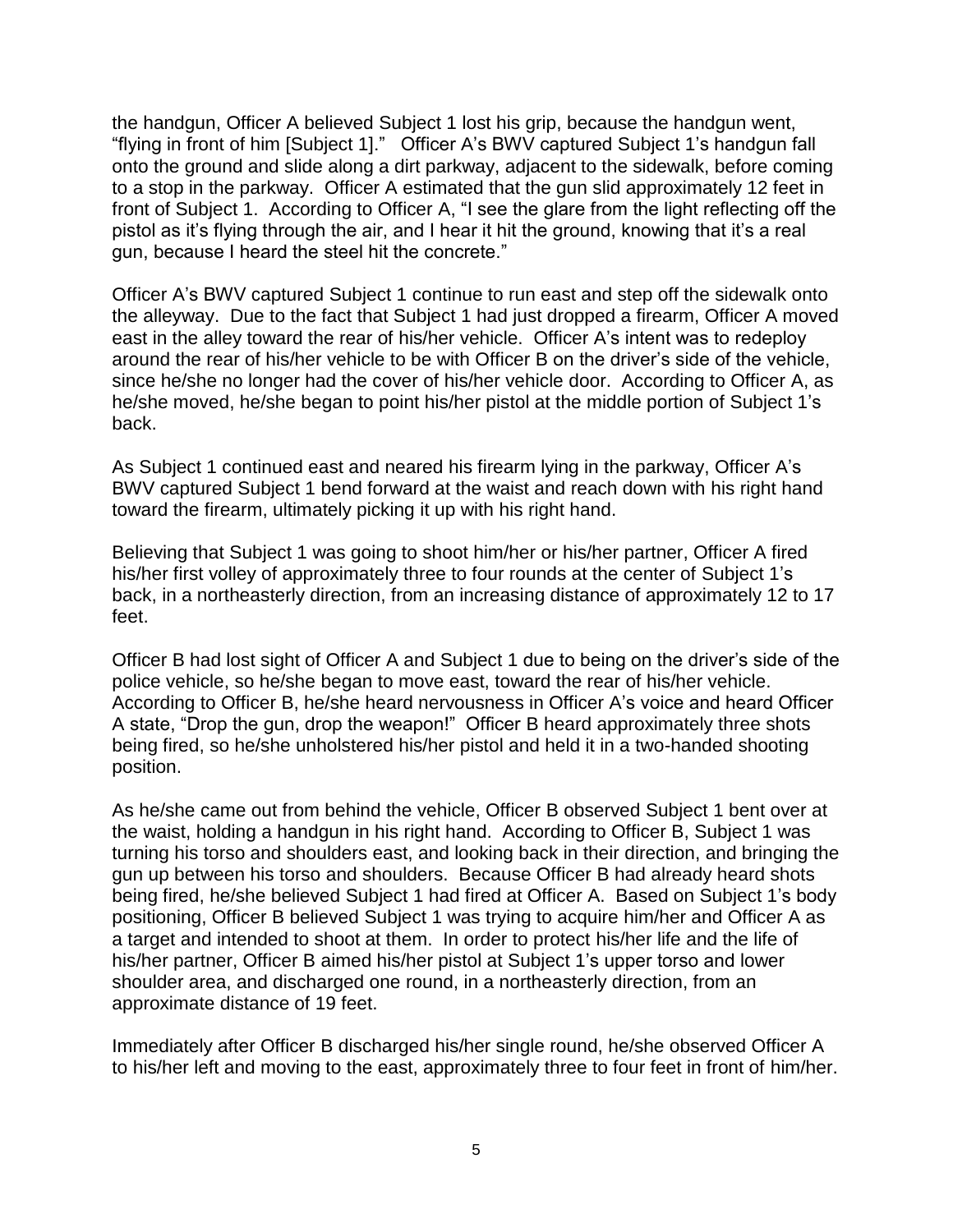According to Officer B, he/she immediately lowered his/her muzzle to avoid a crossfire situation.

After his/her first volley, Officer A quickly assessed and observed Subject 1 continue to run east while looking back, west, at him/her and Officer B, with the handgun still in his right hand. According to Officer A, Subject 1's body was bladed to right, with his left foot on the ground, and his right foot back toward their direction. Officer A observed Subject 1 raise his right arm to shoulder level and point the handgun at him/her and Officer B. Officer A stepped to his/her right as he/she aimed his/her pistol at the right side of Subject 1's chest and discharged a second volley of approximately three to four rounds, in a northeasterly direction, from an approximate distance of 17 feet.

After discharging their pistols, Officers A and B assessed and observed Subject 1 fall to the ground, with the handgun underneath him. Subject 1 was positioned on his left side, facing south. His head was pointed in a southeasterly direction, and his feet were pointed in an easterly direction.

Officers A and B each placed their pistols in low-ready positions, with their muzzles pointed toward Subject 1. They both moved to the south side of the alley, to a position of cover along a concrete wall. As they moved toward the wall, Officer A's BWV captured him/her broadcast a "shots fired, officer needs help" call.

Once they were behind the wall, Officers A and B verbalized to Subject 1 to not move and to lie flat on the ground.

According to Officer A, he/she knew that he/she did not fire all the rounds in his/her magazine; however, due to the fact that he/she was still involved in a tactical situation, he/she wanted to conduct a tactical reload. Officer A advised Officer B that he/she needed to conduct a tactical reload of his/her pistol and did so as Officer B covered Subject 1. Officer A then placed the original magazine from his/her pistol into his/her left side cargo pant pocket.

In response to the help call, additional uniformed personnel arrived.

Officer C was the first additional officer to arrive. Officer C's BWV captured him/her communicating with Officers A and B. They advised Officer C that there were shots fired. Officer C re-broadcast a help call and directed units to respond. Officer A then advised that the Subject down in the alley had a gun underneath him, and that two additional Subjects ran northbound from the location.

As responding units began to arrive, Officer A's BWV captured him/her requesting a shotgun and a shield. Officer D acquired his/her shotgun from the rack in his/her vehicle and replaced Officer B along the wall near the alleyway.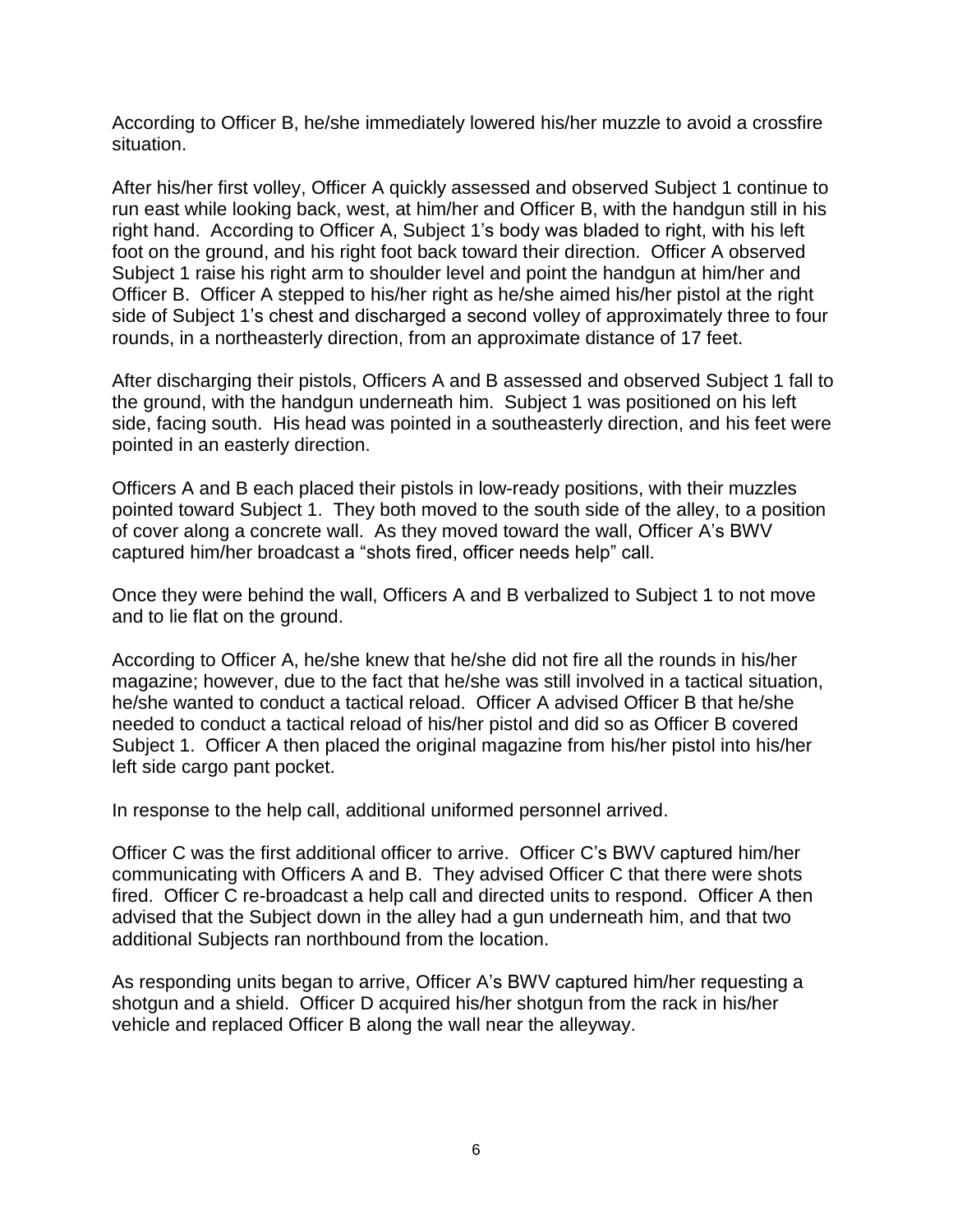Meanwhile, Officer C began to coordinate a perimeter. Officer C also directed Officer E to angle his/her police vehicle in a northwesterly direction, toward the entrance of the alleyway, to provide additional cover for officers.

Sergeant A was the first supervisor to arrive. His/her BWV captured him/her place himself at the location of the scene (Code Six) and declared him/herself as the Incident Commander (IC) to CD.

Officers A and B identified themselves as being in an OIS and Officer C coordinated removing Officers A and B from the tactical situation, since they had just been involved in an OIS.

Officers A and B holstered their pistols and walked a short distance south on the west sidewalk, and briefed Sergeant A, advising him/her that Subject 1 had a firearm underneath him, and provided the last known direction of Subjects 2 and 3. Sergeant A then requested that Officer A broadcast a description of Subjects 2 and 3 to CD, which he/she did.

Sergeant B arrived, and he/she was advised by Sergeant A that Officers A and B were involved in the incident. He/she advised the officers not to discuss the incident and began monitoring them on the sidewalk, south of the alleyway. Officers A and B were not involved in the remainder of the tactical incident.

Sergeant C was the next supervisor to arrive, followed shortly thereafter by Sergeant E and Lieutenant A.

Sergeant A broadcast to CD, inquiring if a Rescue Ambulance (RA) had already been requested. The Radio Telephone Operator (RTO) inquired as to the nature of the injuries, indicating that an RA had not yet been requested, and Sergeant A advised that Subject 1 was unconscious and not breathing.

Sergeant C was briefed by Sergeants A and B. Sergeants A and C formulated a tactical plan to get an arrest team with a tactical shield to approach Subject 1, take him into custody, and move him to the a safe area for medical aid. According to Sergeant A, he/she was aware that Subject 1 was bleeding and required medical aid; however, he/she did not believe the RA would respond to the alleyway due to the ongoing tactical situation and the outstanding suspects. Therefore, he/she made the plan to move Subject 1 from the location.

Officer G's BWV captured the officers approach Subject 1, who was lying motionless on the ground on his left side, with his left arm underneath his body. Officer H approached first with his/her ballistic shield, and the rest of the team provided cover as Officers E and G approached Subject 1. Officer G gripped Subject 1's right wrist and pulled it straight, causing Subject 1 to roll onto his stomach.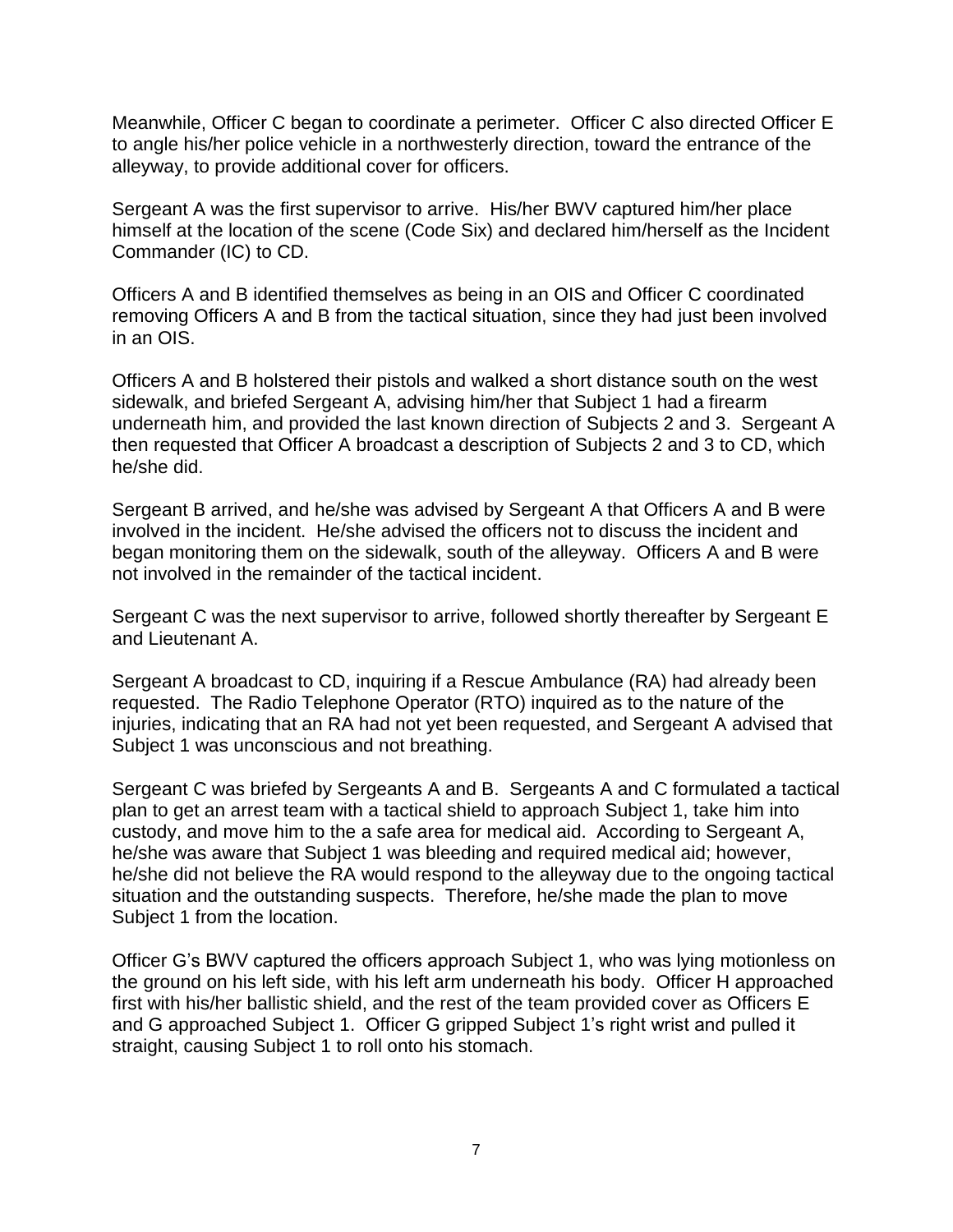According to Officer E, he/she observed Subject 1's gun on the ground near his/her right shoulder, and he/she advised Officer G to watch out for the gun. Officer E gripped Subject 1's upper left arm and pulled the arm out from under Subject 1's body. Officer E held Subject 1's left arm behind his back while Officer G completed the handcuffing.

Once Subject 1 was handcuffed, Officer E lifted Subject 1 by his left arm, and Officer G lifted his right arm while Officer I gripped Subject 1's ankles and lifted his legs. They carried Subject 1 in a southeasterly direction, out of the alleyway, onto the west sidewalk. The rest of the search team backed out of the alleyway behind them.

Officers E, G, and I carried Subject 1 south on the west sidewalk. According to Officer E, as they carried Subject 1, he/she lost a proper grip on Subject 1's left arm. Officer E requested Officer I to switch positions with him/her. Officers E, G, and I momentarily lowered Subject 1 on his stomach onto the sidewalk and Officers E and I switched positions. The officers lifted Subject 1 back up and carried him to a safe location, where they placed him face down on the sidewalk. At the direction of Sergeant A, Officer G searched Subject 1. After Subject 1 was searched, he was left handcuffed in a prone position.

Los Angeles Fire Department (LAPD) personnel arrived at scene and rendered aid to Subject 1, but were unable to revive Subject 1 and determined he had died.

In response to the help call, multiple K9 Units, including Sergeant D, responded to the scene. Sergeant D was advised that an OIS occurred, and it was unknown if the outstanding suspects fired at the officers or were armed with weapons. Based on the facts provided to him/her, Sergeant D determined the criteria for a K9 search had been met and coordinated a K9 search of the area. As a result of the K9 search, Subject 3 was ultimately located walking out of an alleyway a short distance away. He was taken into custody without incident and positively identified by Officer A during a subsequent field show-up.

While searching a nearby rear yard, a K-9 dog located Subject 2 hiding in a storage container. Subject 2 was bitten on his left arm by and was then taken into custody without further incident. Subject 2 was positively identified by Officer A and transported by RA to a local hospital where he was treated by medical staff. Subject 2 was not hospitalized and was cleared for booking.

The Department Operations Center (DOC) was notified of the OIS. Force Investigation Division (FID) Detectives reviewed the documents and circumstances surrounding the separation and monitoring of the involved officers.

| <b>NAME</b>      | <b>TIMELY BWV</b><br><b>ACTIVATION</b> | <b>IFULL 2-</b><br><b>BUFFER</b> | <b>IBWV</b><br><b>IMINUTE RECORDING OF DICVS</b><br><b>IENTIRE</b><br><b>INCIDENT</b> | <b>ITIMELY</b><br><b>ACTIVATION OF ENTIRE</b> | <b>IDICVS</b><br><b>IRECORDING</b><br><b>INCIDENT</b> |
|------------------|----------------------------------------|----------------------------------|---------------------------------------------------------------------------------------|-----------------------------------------------|-------------------------------------------------------|
| <b>Officer A</b> | No                                     | Yes                              | Yes                                                                                   | Yes                                           | Yes                                                   |

# **BWV and DICVS Policy Compliance**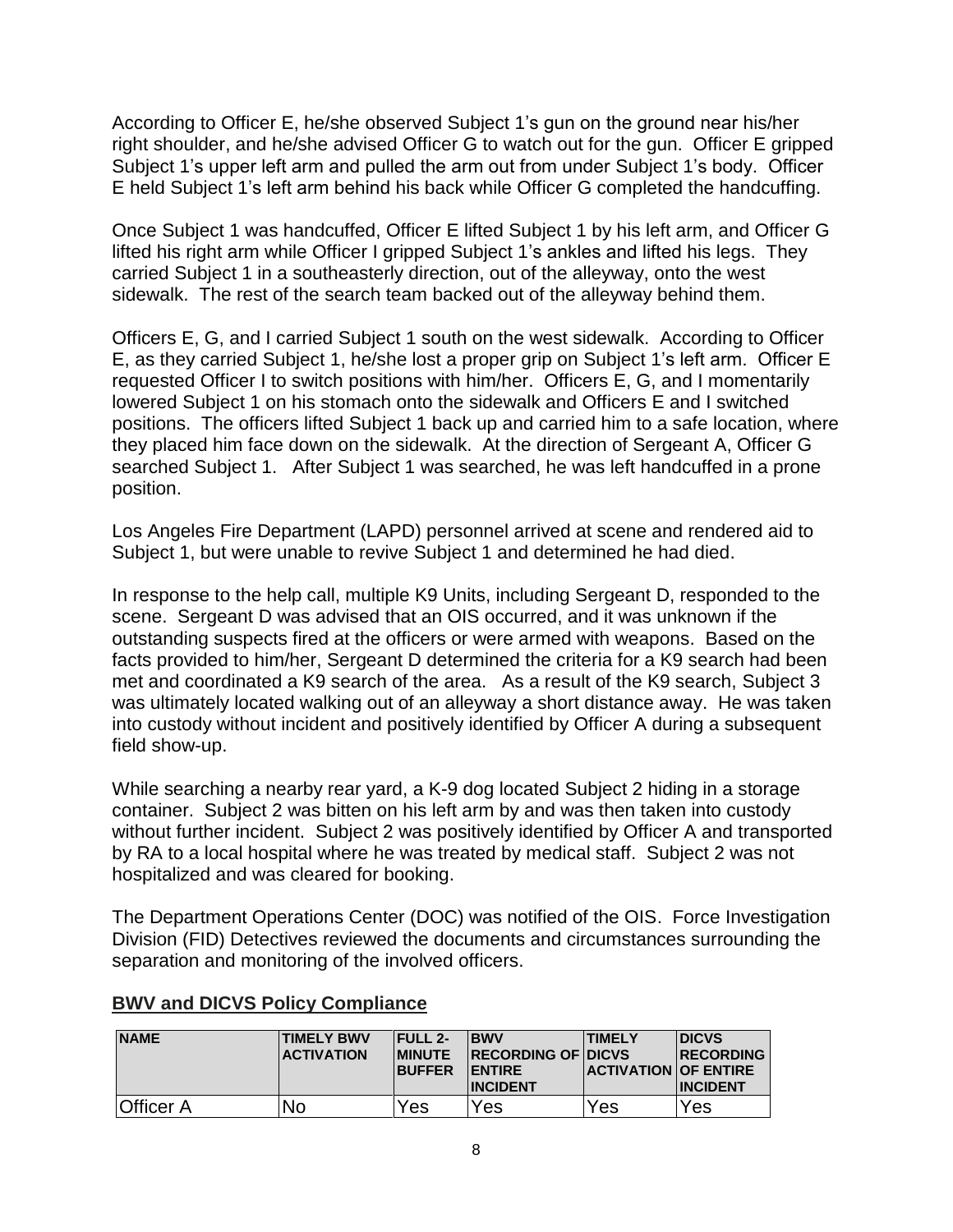| O <sup>f</sup><br>$ -$<br><b>NC</b><br>ឹ<br>Λc<br><br>ے م<br>$\equiv$<br>_<br>. с<br>vc<br>ັບ<br>co<br>vü |  |
|-----------------------------------------------------------------------------------------------------------|--|
|-----------------------------------------------------------------------------------------------------------|--|

#### **Los Angeles Board of Police Commissioners' Findings**

The BOPC reviews each Categorical Use of Force incident based upon the totality of the circumstances, namely all of the facts, evidence, statements and all other pertinent material relating to the particular incident. In every case, the BOPC makes specific findings in three areas: Tactics of the involved officer(s); Drawing/Exhibiting of a firearm by any involved officer(s); and the Use of Force by any involved officer(s). Based on the BOPC's review of the instant case, the BOPC made the following findings:

# **A. Tactics**

The BOPC found Officers A and B's tactics to warrant a finding of Administrative Disapproval.

#### **B. Drawing/Exhibiting**

The BOPC found Officers A and B's drawing and exhibiting of a firearm to be In Policy.

# **C. Lethal Use of Force**

The BOPC found Officers A and B's lethal use of force to be In Policy.

# **Basis for Findings**

In making its decision in this matter, the Commission is mindful that every "use of force by members of law enforcement is a matter of critical concern both to the public and the law enforcement community. It is recognized that some individuals will not comply with the law or submit to control unless compelled to do so by the use of force; therefore, law enforcement officers are sometimes called upon to use force in the performance of their duties. It is also recognized that members of law enforcement derive their authority from the public and therefore must be ever mindful that they are not only the guardians, but also the servants of the public. The Department's guiding principle when using force shall be reverence for human life. Officers shall attempt to control an incident by using time, distance, communications, and available resources in an effort to deescalate the situation, whenever it is safe, feasible, and reasonable to do so. As stated below, when warranted, Department personnel may use objectively reasonable force to carry out their duties. Officers may use deadly force only when they reasonably believe, based on the totality of circumstances, that such force is necessary in defense of human life.

Officers who use unreasonable force degrade the confidence of the community we serve, expose the Department and fellow officers to physical hazards, violate the law and rights of individuals upon whom unreasonable force or unnecessary deadly force is used, and subject the Department and themselves to potential civil and criminal liability.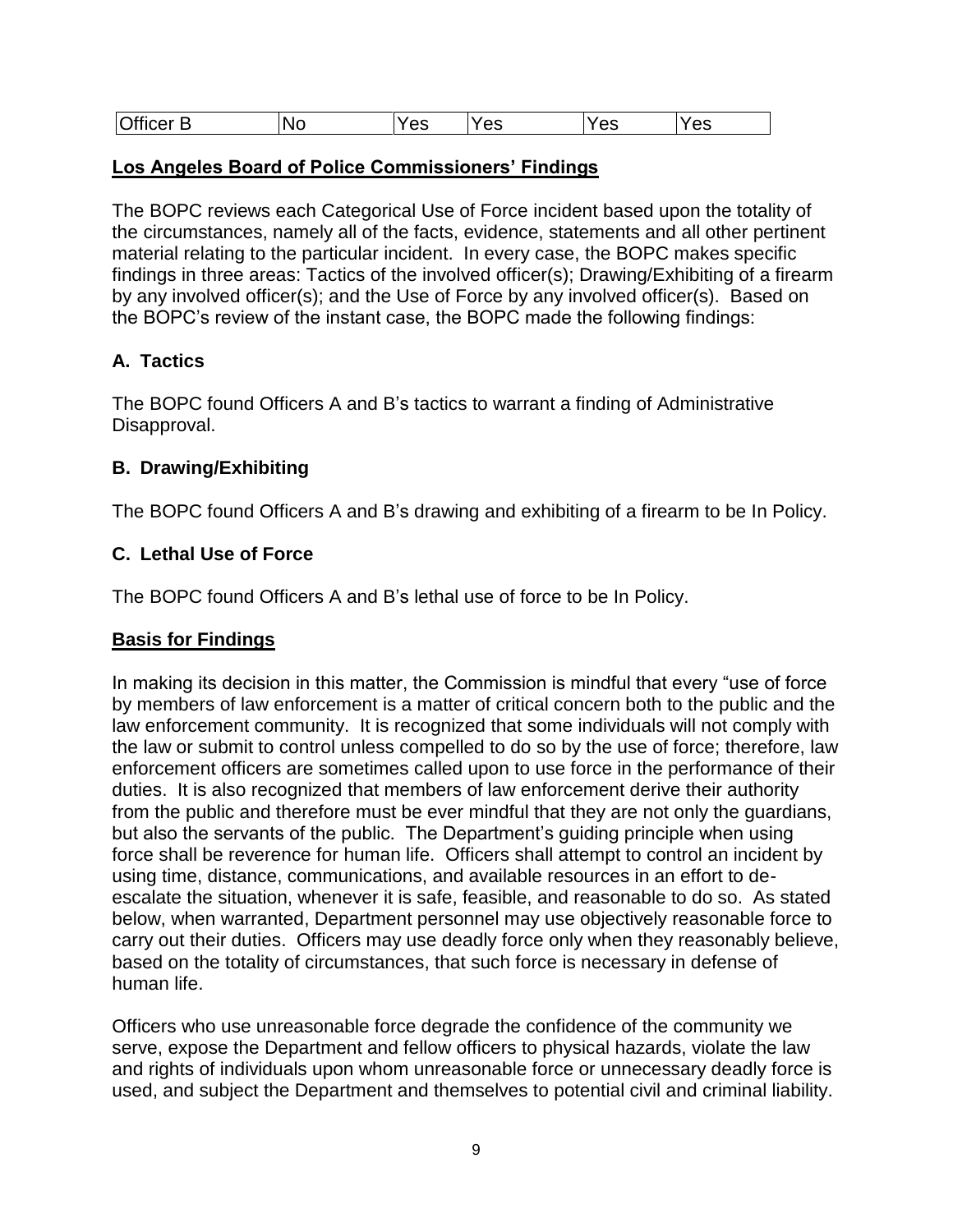Conversely, officers who fail to use force when warranted may endanger themselves, the community and fellow officers." (Special Order No. 4, 2020, Policy on the Use of Force - Revised.)

The Commission is cognizant of the legal framework that exists in evaluating use of force cases, including the United States Supreme Court decision in Graham v. Connor, 490 U.S. 386 (1989), stating that:

"The reasonableness of a particular use of force must be judged from the perspective of a reasonable officer on the scene, rather than with the 20/20 vision of hindsight. The calculus of reasonableness must embody allowance for the fact that police officers are often forced to make splitsecond judgments – in circumstances that are tense, uncertain and rapidly evolving – about the amount of force that is necessary in a particular situation."

The Commission is further mindful that it must evaluate the actions in this case in accordance with existing Department policies. Relevant to our review are Department policies that relate to the use of force:

**Use of De-Escalation Techniques**. It is the policy of this Department that, whenever practicable, officers shall use techniques and tools consistent with Department deescalation training to reduce the intensity of any encounter with a Subject and enable an officer to have additional options to mitigate the need to use a higher level of force while maintaining control of the situation.

**Use of Force – Non-Deadly.** It is the policy of the Department that personnel may use only that force which is "objectively reasonable" to:

- Defend themselves;
- Defend others:
- Effect an arrest or detention;
- Prevent escape; or,
- Overcome resistance.

**Use of Force – Deadly.** It is the policy of the Department that officers shall use deadly force upon another person only when the officer reasonably believes, based on the totality of circumstances, that such force is necessary for either of the following reasons:

- To defend against an imminent threat of death or serious bodily injury to the officer or another person; or,
- To apprehend a fleeing person for any felony that threatened or resulted in death or serious bodily injury, if the officer reasonably believes that the person will cause death or serious bodily injury to another unless immediately apprehended. Where feasible, a peace officer shall, prior to the use of force, make reasonable efforts to identify themselves as a peace officer and to warn that deadly force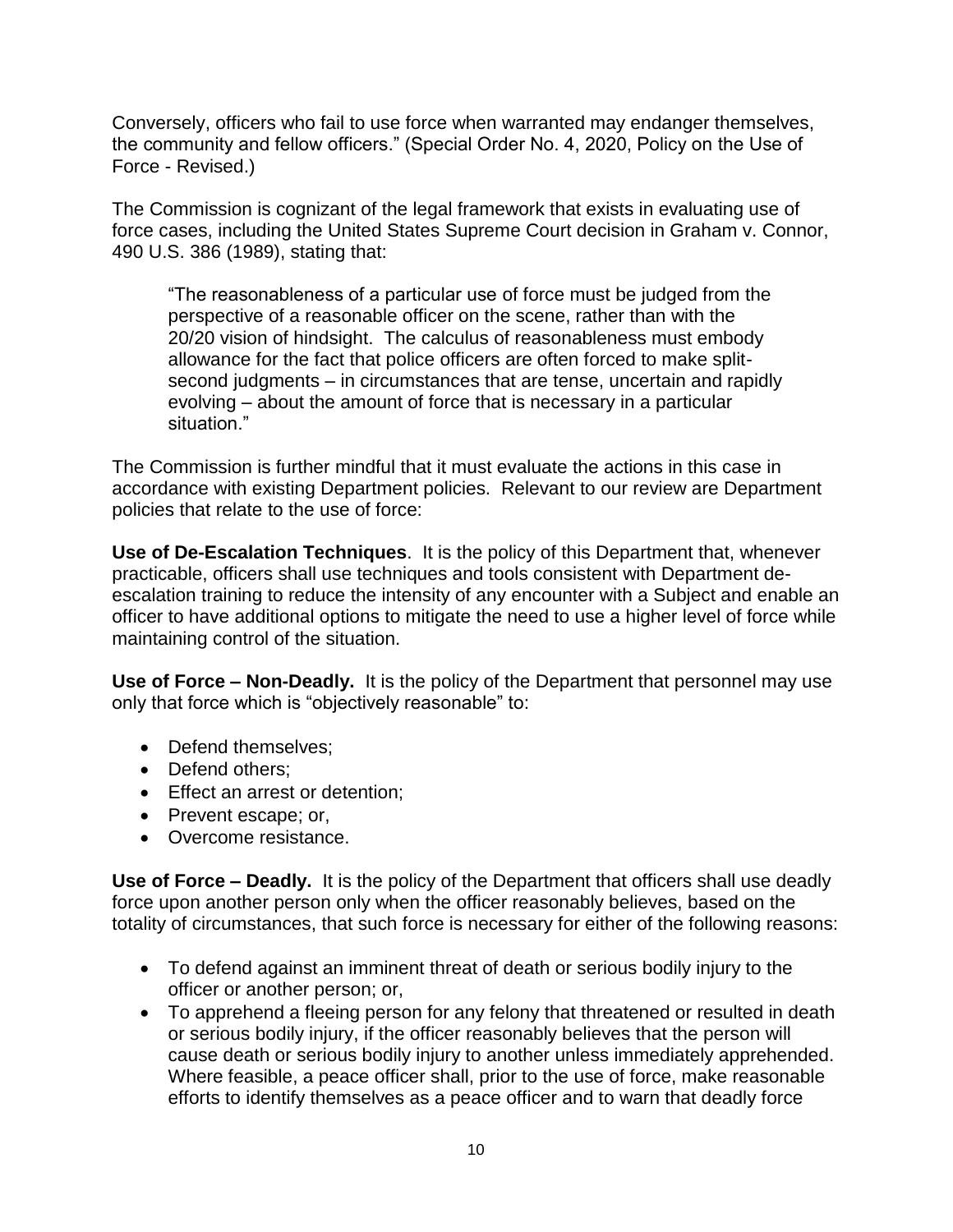may be used, unless the officer has objectively reasonable grounds to believe the person is aware of those facts.

In determining whether deadly force is necessary, officers shall evaluate each situation in light of the particular circumstances of each case and shall use other available resources and techniques if reasonably safe and feasible.

**Note:** Because the application of deadly force is limited to the above scenarios, an officer shall not use deadly force against a person based on the danger that person poses to themselves, if an objectively reasonable officer would believe the person does not pose an imminent threat of death or serious bodily injury to the officer or another person.

**The Department's Evaluation of Deadly Force.** The Department will analyze an officer's use of deadly force by evaluating the totality of the circumstances of each case consistent with the California Penal Code Section 835(a), as well as the factors articulated in Graham v. Connor. (Special Order No. 4, 2020, Policy on the Use of Force - Revised.)

An officer's decision to draw or exhibit a firearm should be based on the tactical situation and the officer's reasonable belief that there is a substantial risk that the situation may escalate to the point where deadly force may be justified. (Los Angeles Police Department Manual.)

# **A. Tactics**

# **Tactical De-Escalation Techniques**

- *Planning*
- *Assessment*
- *Time*
- *Redeployment and/or Containment*
- *Other Resources*
- *Lines of Communication (Use of Force - Tactics Directive No. 16, October 2016, Tactical De-Escalation Techniques)*

Tactical de-escalation does not require that an officer compromise his/her/her/her or her safety or increase the risk of physical harm to the public. De-escalation techniques should only be used when it is safe and prudent to do so.

**Planning** – Prior to the day of the OIS, Officers A and B had worked together as regular partners for approximately five months and had numerous discussions regarding tactics. The discussions have included, but were not limited to, concepts of contact and cover, vehicle stops, foot pursuits, and radio communications. Officers A and B had agreed that the driver of the police vehicle would normally be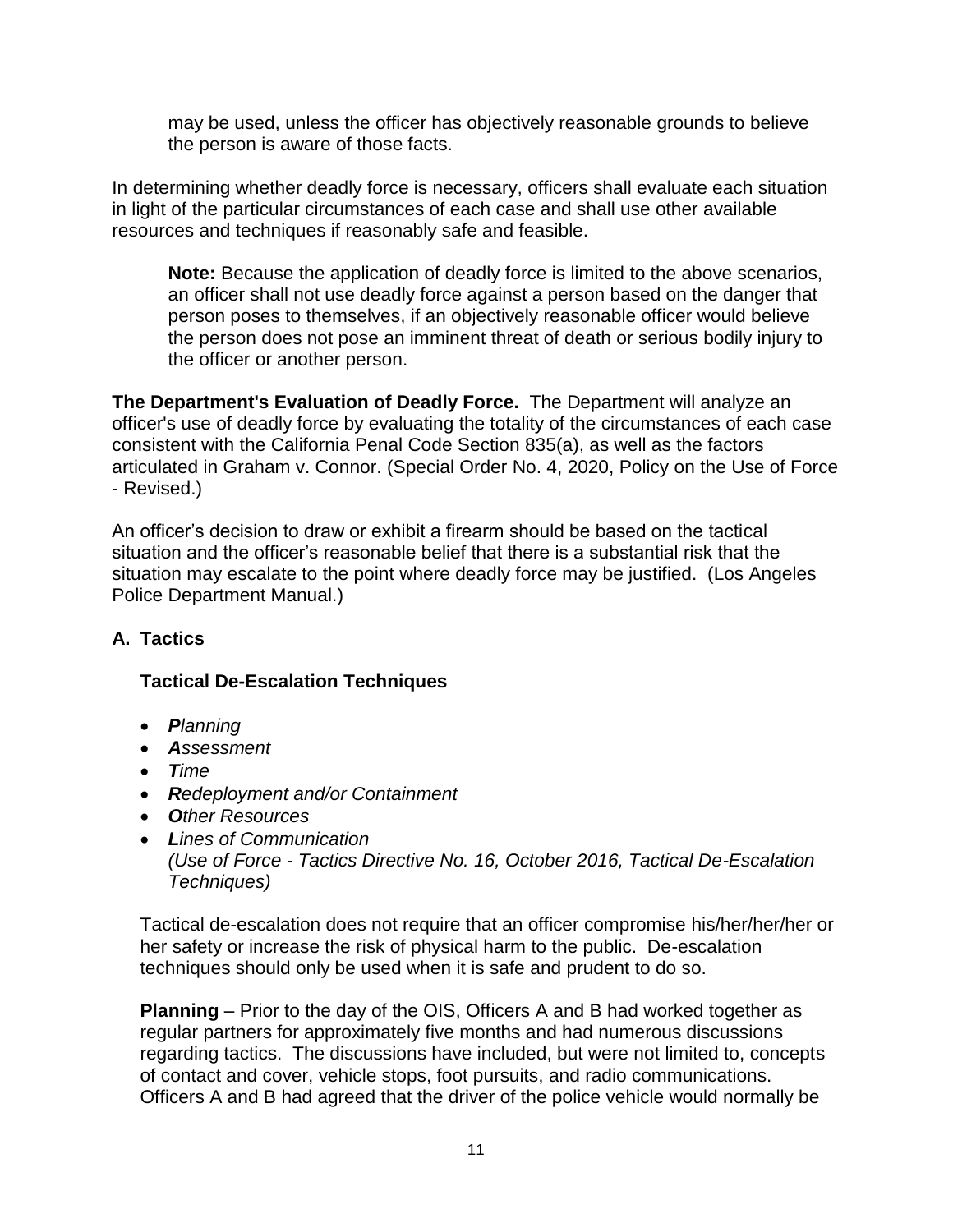the contact officer and the passenger would normally be the cover officer. However, these roles could switch depending on the situation. Throughout their time working together, Officers A and B would debrief their performance in past tactical situations and discuss improvements to their current work patterns.

The BOPC considered that while Officers A and B were presented with a rapidly evolving situation, they had not discussed or formulated a tactical and/or investigatory plan for their initial approach of the stopped vehicles. Although Officers A and B proceeded to discuss requesting an additional unit after Officer B redeployed the police vehicle, this planning was initiated with a delay. Due to their ongoing investigatory actions taking place concurrently with their planning for the investigatory stop, Officers A and B split their attention between multiple tasks and in a shortened time frame to the SUV's rapid reversal. This did not allow sufficient time to formulate and implement a plan to deal with the situation that presented itself.

The BOPC would have preferred that Officers A and B had utilized the limited time available to them to place themselves Code Six, request additional units, and/or communicate with each other in order to effectively conduct an investigative stop prior to initiating enforcement actions.

**Assessment** – Officers A and B assessed throughout their investigatory stop, during the OIS, and during their tactics after the OIS. When Officers A and B observed the two vehicles, they immediately began to investigate and assess the condition of the two vehicles. Officers A and B utilized their flashlights and vehicle mounted spotlight to illuminate the interior of the sedan and SUV. By utilizing their various white light sources, Officers A and B were able to observe that the occupants of the SUV had facial tattoos, wore bandanas over the lower part of their faces, and that there was a significant amount of movement occurring in the vehicle. These observations led Officers A and B to believe that the occupants were local gang members. Officers A and B also assessed the condition of the driver of the sedan during this time. They observed that the driver was sweating, appeared scared, and was visibly shaking. All of these observations led Offices A and B to believe that the occupants of the SUV were "hitting up" the occupants of the sedan and showing dominance. This conclusion was strengthened by the presence of fresh graffiti on a building along the east side of the street.

After Officers A and B followed the SUV in the alley, they both assessed the actions of Subjects 1, 2, and 3. Subjects 2 and 3 were observed fleeing and did not pose an active threat to Officers A and B. However, both Officers A and B observed that Subject 1 ran towards Officer A while gripping his waistband. Subject 1's action of running toward Officer A and gripping his waistband led Officers A and B to believe that Subject 1 was armed with a handgun and was intent on attacking Officer A.

Officer A utilized his/her sense of sight and sound during his/her assessment of Subject 1. He/she visually observed that Subject 1 was holding his waistband and removed a handgun from the same location. Officer A stated that after Subject 1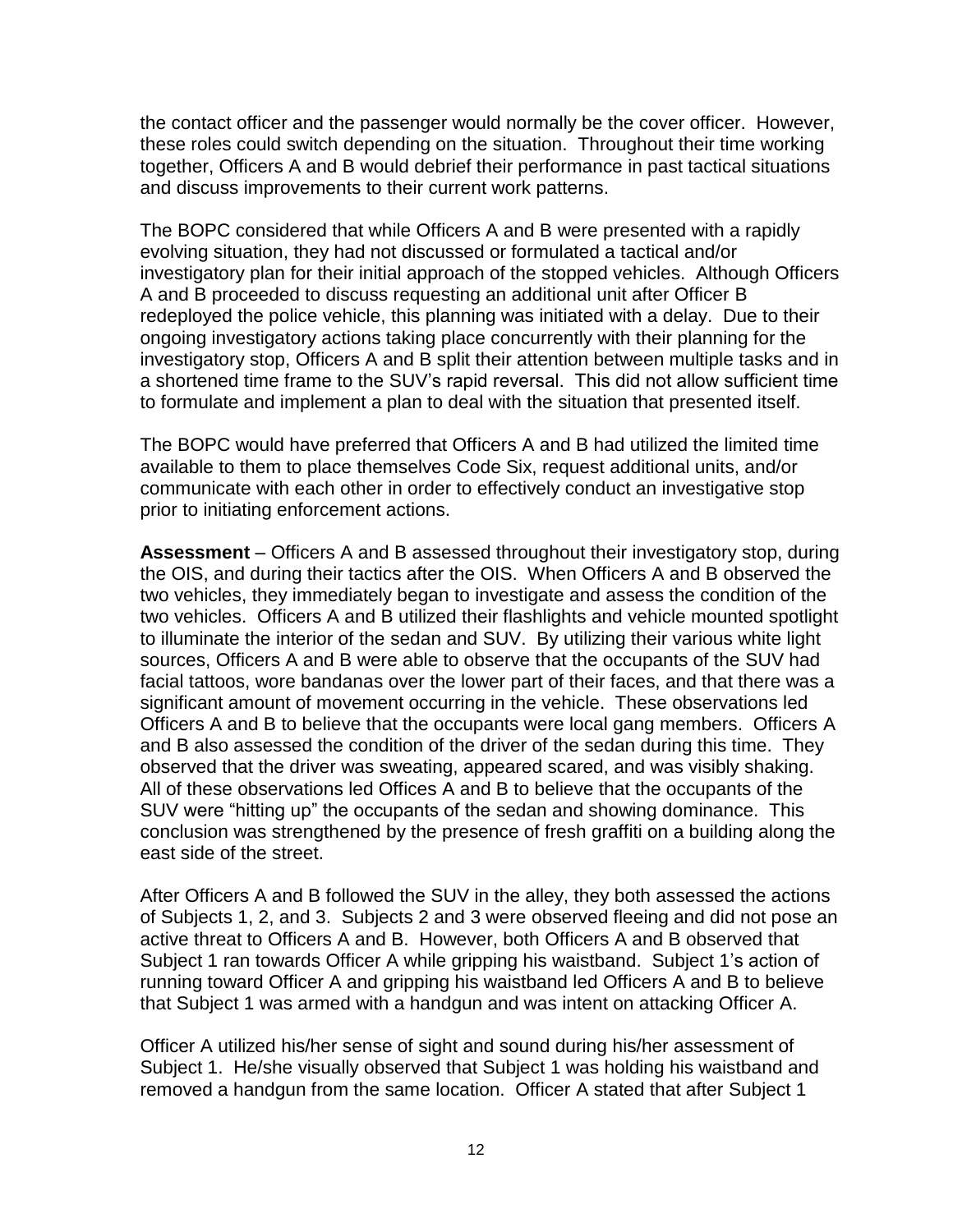dropped his handgun, Officer A heard the sound of metal striking a hard surface when the handgun fell to the ground which led him/her to believe it was a real handgun and not an airsoft or replica handgun.

As Officer B lost sight of Officer A and Subject 1 due to being on the driver's side of the police vehicle, he/she began to move east, toward the rear of his/her vehicle. Officer B heard nervousness in Officer A's voice and heard Officer A state, "Drop the gun, drop the weapon!" Officer B heard approximately three shots being fired, so he/she unholstered his/her pistol and held it in a two-handed shooting position. As Officer B came out from behind the police vehicle, Officer B observed Subject 1 bent over at the waist, holding a handgun in his right hand. Because Officer B had already heard shots being fired, he/she believed Subject 1 had fired at Officer A. According to Officer B, Subject 1 was turning his torso and shoulders east, looking back in his/her direction, and bringing the handgun up between his torso and shoulders. Based on Subject 1's actions, Officer B believed Subject 1 was trying to acquire him/her and Officer A as a target and intended to shoot at them.

The BOPC was critical of Officer B's placement of the police vehicle as he/she assessed the incident and followed the SUV into the alley. Both Officers A and B stated that they were aware that the alley was a dead-end alley and offered no avenue of exit for a vehicle. It would have been preferable that Officer B followed high risk vehicle pullover procedures and not approached the SUV as closely as he/she did. However, the BOPC also noted that the situation was rapidly evolving and that the SUV's sudden stop may have caused Officer B to stop closer than he/she would have given proper time to assess the situation.

**Time** – The time from Officers A and B initiating contact with the sedan driver and the last round discharged in the OIS was approximately 50 seconds. This compressed time frame caused by Subjects 1 and 2's actions limited Officers A and B's opportunity to utilize de-escalation techniques.

The BOPC noted that the entire incident developed rapidly and ended with Officers A and B being presented with a perceived threat of death or serious bodily injury. This led to a lack of time to utilize alternative de-escalation techniques.

**Redeployment and/or Containment** – Officers A and B initially observed the sedan and SUV stopped at a stop sign. Officer B stopped his/her police vehicle alongside the sedan as he/she assessed the situation. Based on his/her observations and belief that a crime had occurred or was about occur, Officer B reversed the officers' police vehicle and reposition it in a slight northwest direction, angled toward the front hood of the sedan. According to Officer B, he/she stopped his/her vehicle approximately 12 feet away from the sedan.

During the OIS, Officer A was cognizant of Subjects 2 and 3 fleeing in a northwesterly direction. He/she was also aware that Subject 1 was running east and that the movements of these two groups of potentially armed suspects placed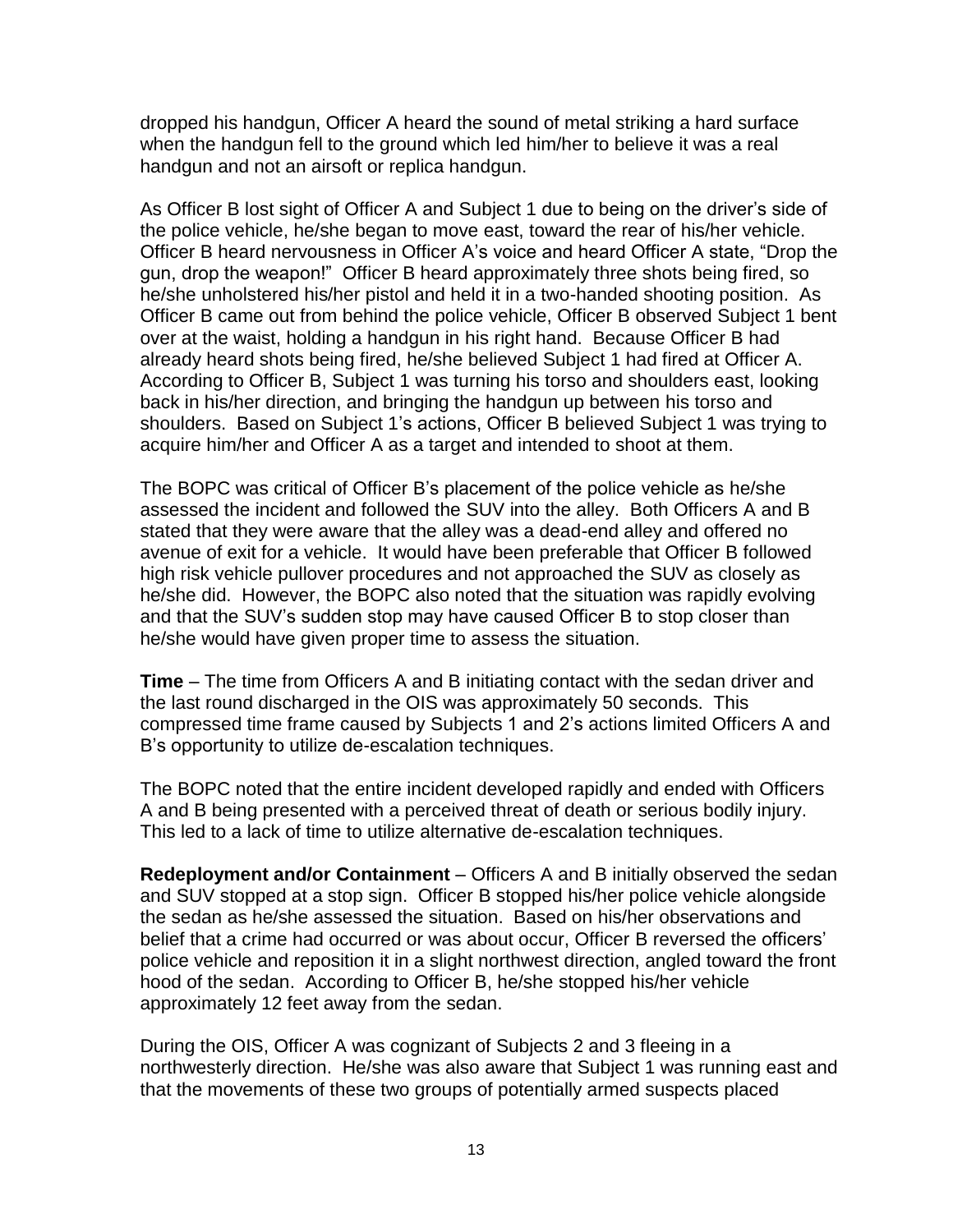him/her at a disadvantage due to his/her position between each group, without suitable cover from both. In response to his/her loss of appropriate cover, Officer A attempted to redeploy to the driver's side of the police vehicle to utilize it as cover prior to the OIS occurring.

The BOPC considered that it would have been preferable for Officer B, upon his/her initial approach of the two vehicles, to bypass the sedan and SUV and assume a position of advantage behind the SUV. However, the BOPC also weighed the dangers associated with driving next to a potentially armed suspect and noted that Officer B redeployed his/her vehicle so that the engine compartment and ballistic door panels of their police vehicle were facing the sedan and SUV, thus providing cover for Officers A and B.

**Other Resources** – During the initial investigatory stop, Officer B reoriented the police vehicle towards the sedan and SUV, at which point he/she and Officer A began to discuss requesting additional units to assist them in their investigatory traffic stop. However, simultaneous to the beginning of their discussion on additional units, the SUV reversed away from them causing Officers A and B to re-enter their police vehicle and follow the fleeing SUV. After observing the SUV collide with two parked vehicles, Officer B followed the SUV into an adjacent alley. As Officers A and B entered the alley, Officer B instructed Officer A to request a backup to summon emergency assistance. After the OIS, Officer A broadcast a "shots fired" help call.

The BOPC would have preferred Officer A to broadcast his/her back-up request when the SUV reversed or when the SUV collided with the parked vehicles, prior to entering the alley and attempting to detain the occupants of the SUV.

**Lines of Communication –** When Officer B followed the fleeing SUV into the alley, he/she advised Officer A to request a back-up. Officer B then exited his/her police vehicle and issued a verbal command to the occupants of the SUV. The occupants of the SUV did not follow Officer B's verbal command and fled from the vehicle. When Subject 1 ran towards Officer A, Officer A ordered Subject 1 to drop his handgun. Subject 1 disregarded Officer A's command.

The BOPC was critical of Officers A and B's communication prior to their investigative stop. Officers A and B did not discuss their observations or what they intended to do regarding the two stopped vehicles. The BOPC would have preferred that Officers A and B had communicated with each other and formulated a plan to initiate an investigatory stop, including placing themselves Code Six and properly positioning their police vehicle. Additionally, the BOPC would have preferred that Officer A broadcast the back-up request prior to attempting to stop the SUV in the alley. The BOPC additionally noted that neither officer communicated their observations that Subject 1 was armed with a handgun, but the BOPC also took into consideration how rapidly the incident unfolded.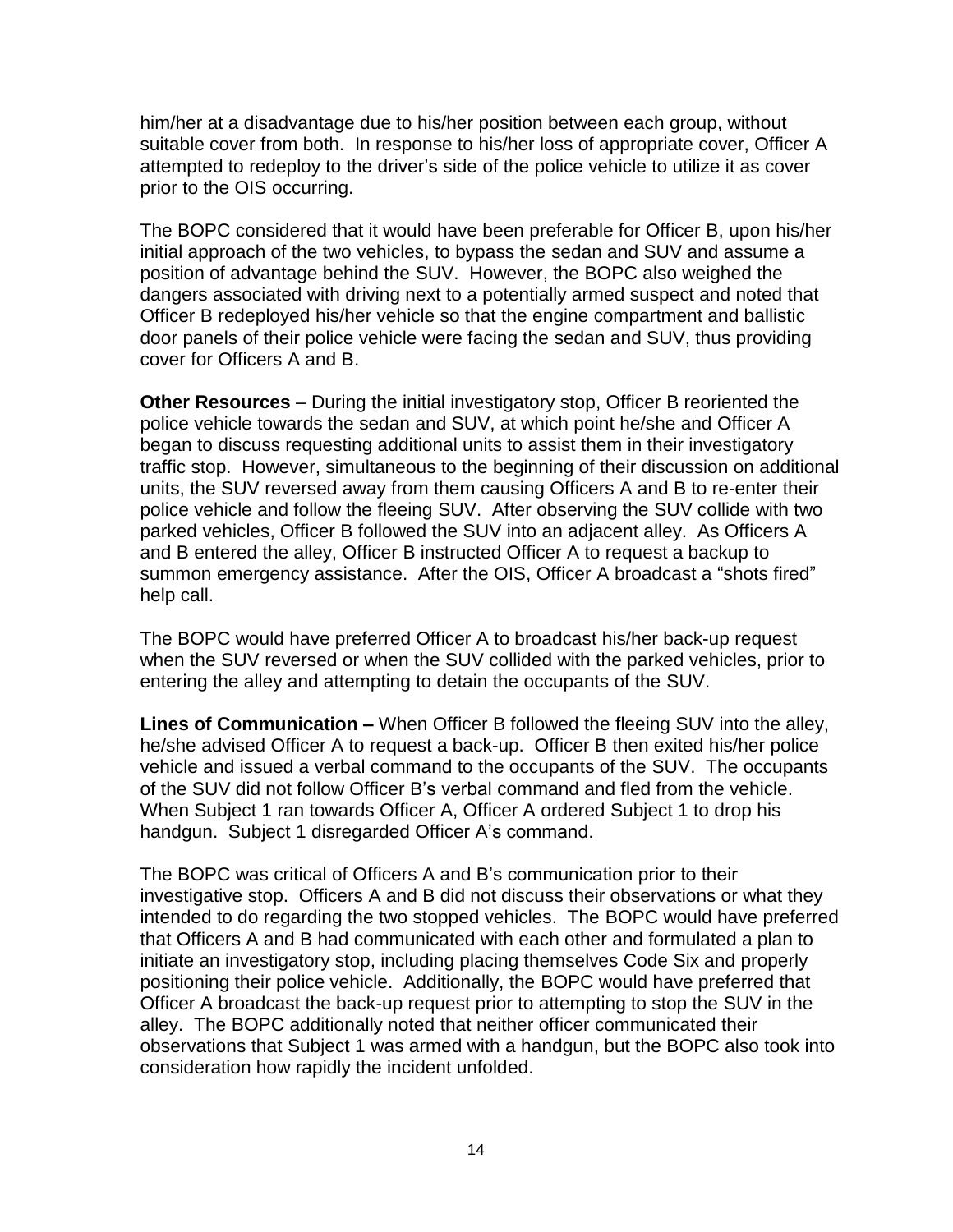• During its review of this incident, the BOPC noted the following tactical considerations:

# **1. Code Six**

Officers A and B did not broadcast a Code Six location when they initiated their investigation into possible gang related vandalism involving two stopped vehicles.

Officers A and B observed a black sedan stopped facing southbound. A black SUV was stopped directly behind the sedan. According to Officer B, the area is an area of high gang activity and was the founding area for a local street gang. The surrounding area had fresh spray painting for the street gang. In addition, Officer B observed facial tattoos on the occupants of the vehicles and this led him/her to believe they were gang members. The driver of the sedan had a fearful expression on his face as he sat in his vehicle that was stopped at the intersection. The facial tattoos, the fresh spray graffiti painting, and the fearful expression on the driver of the sedan led Officer B to believe the occupants of the vehicles were involved in "tagging" and "hitting up" people for the street gang. Officer B stopped his/her police vehicle in the northbound lanes so that the hood of his/her police vehicle and the hood of the sedan were side by side. Officer B then proceeded to question the driver of the sedan as to whether the occupants of the SUV had demanded to know if he was affiliated with a criminal street gang. Officer B then reversed his/her police vehicle and reoriented it in a northwesterly direction facing both vehicles. Officer B opened the door to his/her police vehicle, stepped out, and stood behind the open door of his/her police vehicle.

According to Officer A, when he/she and Officer B approached the stopped vehicles, the driver of the sedan looked fearful and was shaking and sweating. The occupants of the SUV had shaved heads, tattoos and looked like local gang members. The surrounding area also had fresh "tagging." As Officer B questioned the driver of the sedan, Officer A believed that the driver of the sedan might be a victim of a gang crime that had just occurred.

Approximately 28 seconds passed after Officer B initiated contact with the sedan driver, until the SUV reversed away from Officers A and B's police vehicle at a high speed.

The BOPC discussed that Officers A and B were uncertain of what was occurring when they initially approached the two stopped vehicles. Officers A and B were occupied with assessing the situation and the multiple involved individuals, both in the sedan and the SUV. Their assessment indicated that there were multiple possible gang members in the SUV and that the sedan driver appeared to be in fear. This magnified Officer A's awareness that this was a dangerous situation with gang members who were possibly involved in a crime. Officer A believed that they may possibly be armed, as, in his/her training and experience, gang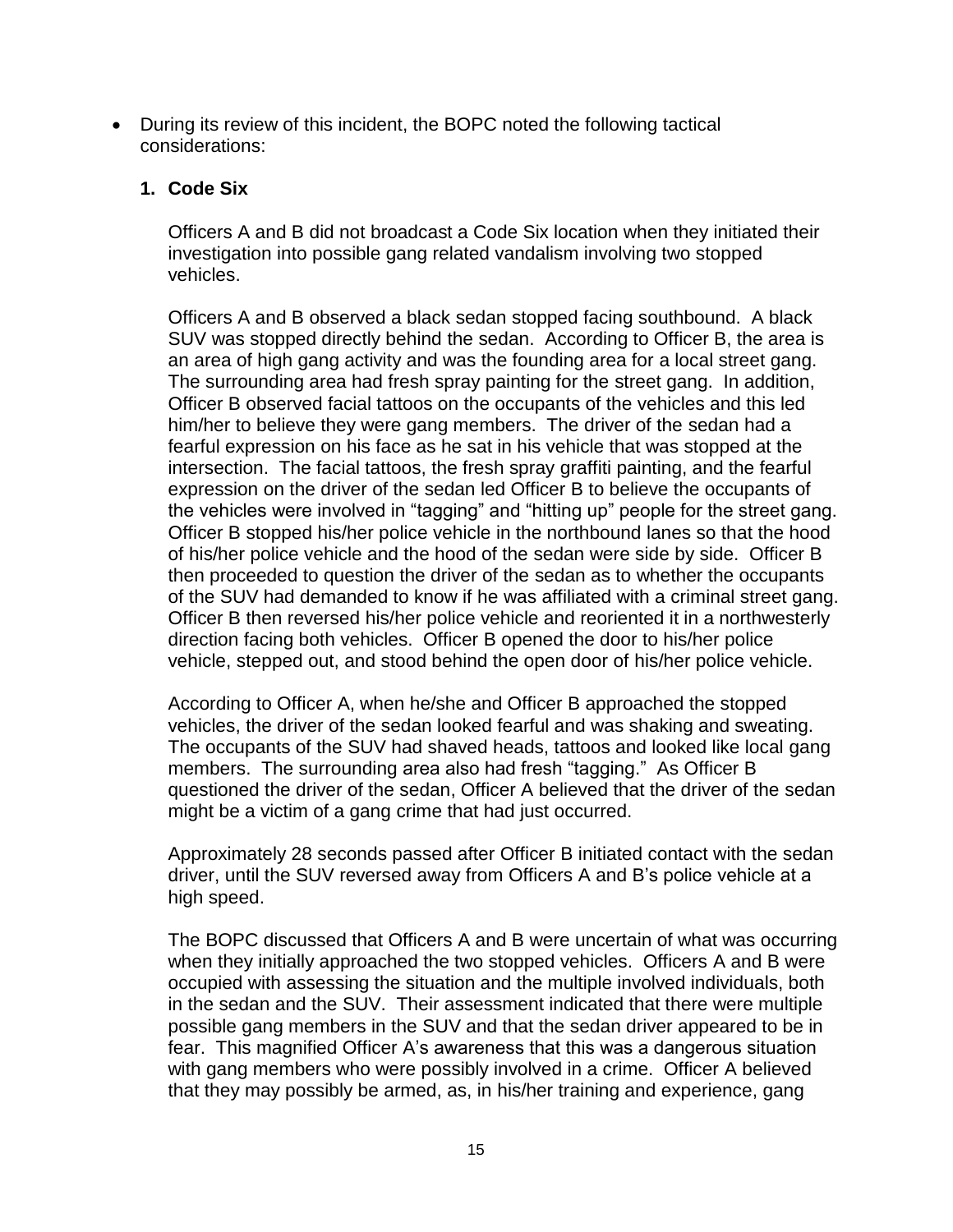members are frequently armed. Officer A believed that he/she was unable to take his/her eyes off of the suspects in the vehicle in order to broadcast a Code Six location.

The BOPC noted that Officers A and B articulated that they were working in an area of high gang activity and they had experience patrolling this area. Officers A and B initiated an investigation into a possible gang crime in progress. Despite the fact that Officers A and B were unsure of the exact crime that was being committed, they articulated that the occupants of the SUV posed a potential danger to the officers due to being gang members. Officer A stated that the situation was exigent and that he/she did not feel comfortable taking his/her eyes off the perceived threat of the gang members inside the SUV. However, approximately 28 seconds passed from the initiation of Officers A and B's investigatory stop to the moment the SUV reversed. This window of time provided an opportunity, despite Officer A's perception of an exigency, to broadcast a Code Six location. A Code Six broadcast would have placed Officers A and B in an advantageous position in the event that the situation escalated and additional resources were necessary. The lack of a Code Six broadcast left the rest of the units working in the area unaware of Officers A and B's exact location and their investigative efforts involving possible gang members. The lack of a Code Six broadcast placed Officers A and B in a position of disadvantage when the incident escalated and hindered the response of additional units.

The BOPC additionally noted that the lack of a Code Six broadcast continued into the latter part of the incident. As Officers A and B followed the rapidly reversing SUV, they did not broadcast a Code Six location, nor did they broadcast a Code Six location when they observed the SUV collide into parked vehicles and flee without stopping to exchange insurance information. Both Officers A and B stated they knew the alley that the SUV fled into was a dead end and Officer B stated that he/she intended to detain the SUV for a hit and run investigation; however, a Code Six broadcast was not made. The back-up request was broadcast as the occupants of the SUV fled from the police vehicle. This led to Officers A and B, without additional resources, attempting to detain a car with approximately three possible gang members inside.

Based on the totality of the circumstances, the BOPC found that Officers A and B's lack of a Code Six broadcast was a substantial deviation, without justification, from approved Department tactical training.

#### **2. Tactical Vehicle Deployment**

Officers A and B stopped their police vehicle alongside two vehicles they believe were involved in a gang-related crime and spoke with the driver of one of the vehicles while seated inside of their police vehicle. When they made the decision to exit their police vehicle to further investigate, Officer B re-orientated their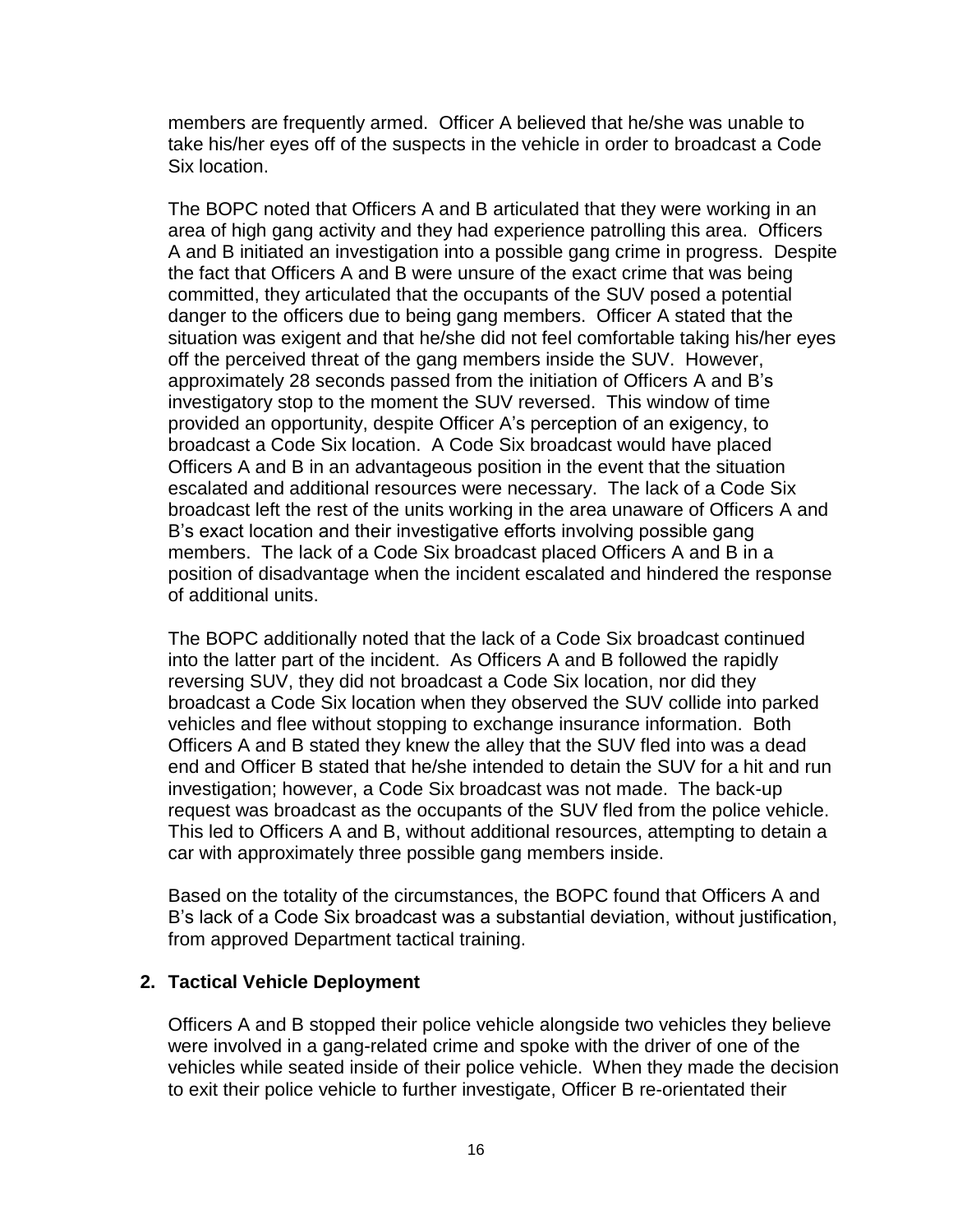police vehicle from an offset, side by side, position to a diagonal position facing the front hood of the sedan vehicle. The distance between the involved vehicles and the police vehicle was approximately 12 feet.

The BOPC noted the positioning of Officers A and B's police vehicle during both their initial investigation of the stopped sedan and SUV, in addition to the attempted traffic stop of the SUV in the alley. The BOPC noted Officers A and B's assessment of the occupants of the SUV. The officers believed they were possible gang members and that they were possibly armed. This led to a discussion of the benefits of redeploying the police vehicle from its initial position. The BOPC was provided input from a Subject Matter Expert (SME) from the Tactics Training Unit. The SME advised the UOFRB that the Department training for conducting a traffic stop when officers find themselves in a less than ideal position would be to bypass the emerging situation and re-approach in order to gain a position of advantage.

Although the BOPC was critical of Officer B's positioning of the police vehicle, they also noted Officers A and B's belief that the occupants of the SUV were possible gang members and that they were possibly armed. In this particular case, the officers chose not to expose themselves further by driving by the SUV in a narrow street, which would have brought them closer to the threat they were investigating, and would have additionally exposed the back of their vehicle as they would have reset their traffic stop. The officers chose to reverse their police vehicle, reposition it in a slight northwest direction, angled toward the threat, and utilize the police vehicle engine block and ballistic panels. While this position was not ideal, it allowed the officers to react to the incident in a timely manner, as the alternative would have possibly placed the officers in a position of disadvantage with the suspects located behind them as the officers attempted to redeploy.

Based on the totality of the circumstances, the BOPC found that Officer B's decision on the deployment of the police vehicle was a substantial deviation, with justification, from approved Department policy.

#### **3. Occupying Moving Vehicle with Service Pistol Drawn**

Officer A drew his/her service pistol while still seated inside of his/her police vehicle. Officer A then attempted to broadcast a back-up request and open his/her door while maintaining his/her service pistol in his/her primary hand. Officer A was delayed and hindered in these efforts by maintaining his/her service pistol unholstered during the vehicle following of the SUV.

Due to the SUV reversing away at a high speed, Officer A drew his/her service pistol because he/she believed that the driver might shift gears into drive and ram his/her police vehicle. Officer A then kept his/her service pistol unholstered as he/she and Officer B followed the SUV. This led to Officer A being unable to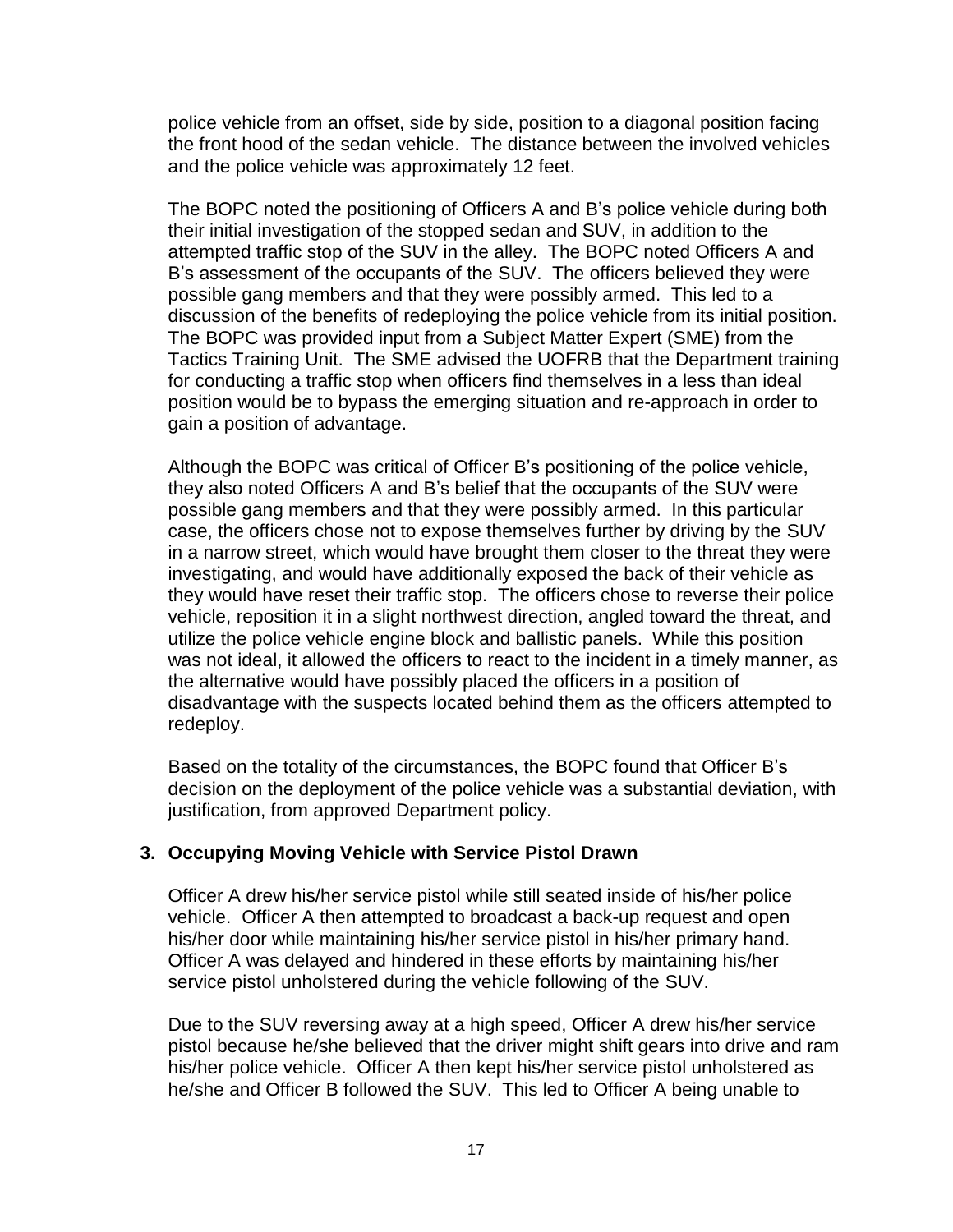utilize his/her primary hand to broadcast a back-up request or open his/her door properly at the termination of the following of the SUV. Officer A was delayed in broadcasting a back-up once in the alley. This delayed broadcasting led to Officer A remaining in the police vehicle to finish his/her broadcast, instead of exiting quickly to confront Subject 1. As Officer A exited his/her police vehicle, he/she utilized his/her primary hand, which was still holding his/her service pistol, to push open the door of the police vehicle. This greatly increased his/her chances of having a negligent discharge with his/her service pistol.

The BOPC reviewed the circumstances of the incident and was critical of Officer A's unholstering of his/her service pistol and the keeping of his/her service pistol unholstered during the vehicle following of the SUV. Officer A's service pistol hindered Officer A's ability to make any broadcasts in response to the SUV's actions. The unholstering of his/her service pistol also limited Officer A's ability to react to the dynamic incident. The BOPC also noted the policy regarding the Shooting at Moving Vehicles and discussed that a moving vehicle alone shall not presumptively constitute a threat that justifies deadly force. Furthermore, the possibility of a negligent discharge increased as Officer A remained unholstered and had been involved in a traffic collision or the vehicle following evolved into a vehicle pursuit. As Officer A kept his/her service pistol unholstered, it hindered his/her ability to safely exit his/her police vehicle in response to Subject 1 running towards him/her. Officer A pushed his/her door open with the same hand he/she was using to maintain control of his/her service pistol. This greatly amplified the risk of a negligent discharge as Officer A exited the police vehicle due to his/her attention being divided between multiple tasks.

Based on the totality of the circumstances, the BOPC found that Officer A's actions placed him/her in a tactically disadvantageous position and therefore was a substantial deviation, without justification, from approved Department tactical training.

#### **4. Crossfire**

Officer B discharged his/her service pistol while Officer A was in the vicinity of Officer B's foreground.

After Subjects 1, 2, and 3 fled from the SUV, Officer B lost sight of Officer A and Subject 1 due to being on the driver's side of the police vehicle, so he/she began to move east, towards the rear of his/her vehicle. Officer B heard nervousness in Officer A's voice and heard Officer A state, "Drop the gun, drop the weapon!" Officer B heard approximately three shots being fired. As Officer B came out from behind the police vehicle, Officer B observed Subject 1 bent over at the waist, holding a handgun in his right hand. According to Officer B, Subject 1 was turning his torso and shoulders east, and looking back in the officers' direction, and bringing the handgun up between his torso and shoulders. Because Officer B had already heard shots being fired, he/she believed Subject 1 had fired at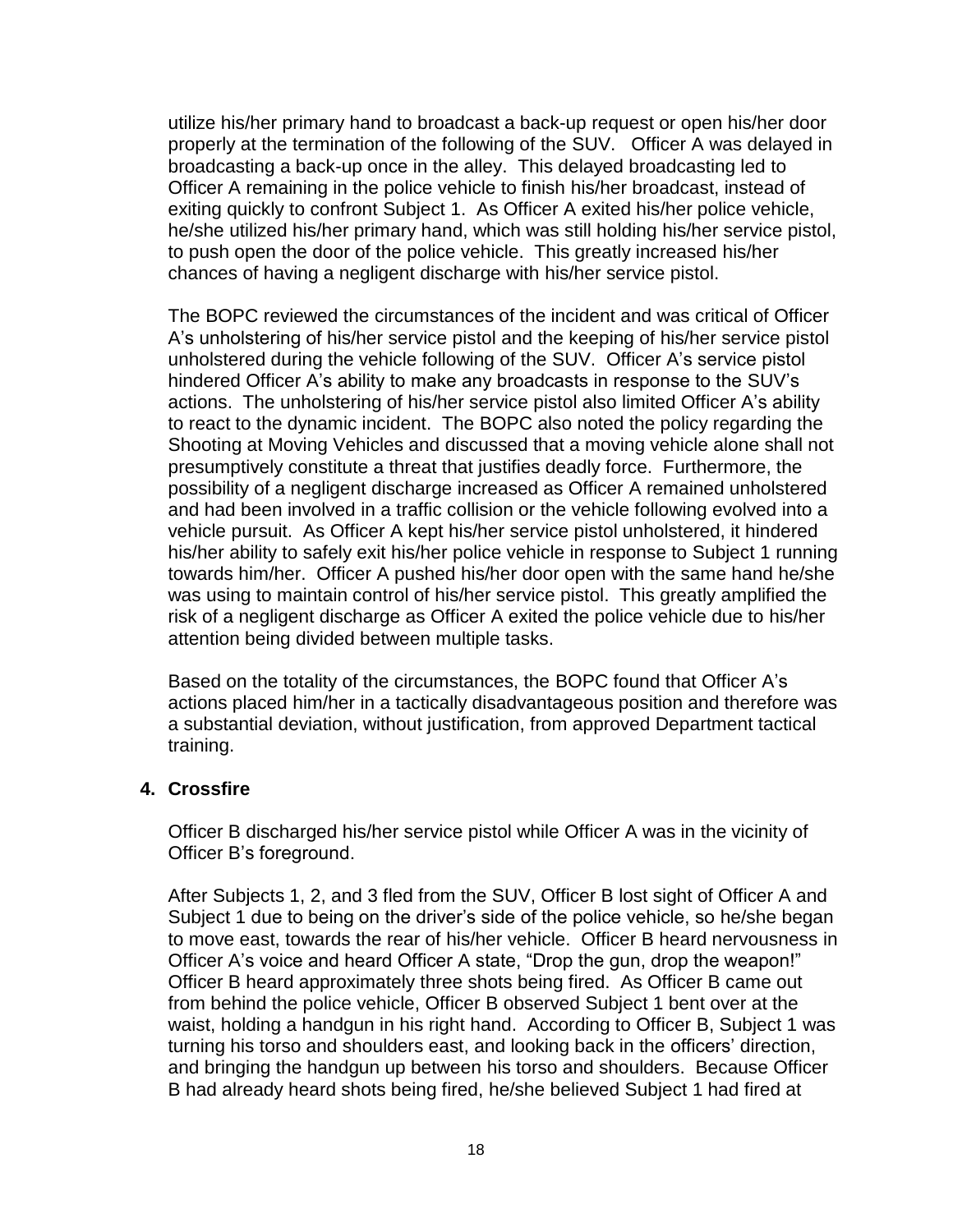Officer A. Based on Subject 1's body positioning, Officer B believed Subject 1 was trying to acquire him/her and Officer A as a target and intended to shoot at them. In order to protect his/her life and the life of his/her partner, Officer B aimed his/her pistol at Subject 1 and discharged one round. Immediately after Officer B discharged his/her single round, he/she observed Officer A to his/her left and moving to the east, approximately three to four feet in front of him/her. According to Officer B, he/she immediately lowered his/her muzzle to avoid a crossfire situation. Once Officer A passed to Officer B's right-hand side, Officer B once again brought his/her service pistol up to a low-ready position, orientated toward Subject 1, and assessed if Subject 1 continued to pose a threat to him/her and Officer A.

The BOPC reviewed the footage from Officer B's BWV and his/her statements regarding his/her knowledge of Officer A's positioning during the OIS and his/her own muzzle direction. Officer B stated that he/she was aware of Officer A's positioning and movement during the OIS and that he/she, Officer B, had taken necessary measures to ensure that he/she had not covered Officer A with his/her service pistol. The BOPC noted that the BWV footage was concerning because it depicted a possible crossfire situation in which Officer A crossed in front of Officer B during the OIS. However, the BOPC considered the limitations and perspective difference between a chest-mounted BWV and the perspective of a police officer. The BOPC also noted that the possible crossfire was momentary, Officer B depressed the muzzle of his/her service pistol to avoid covering Officer A, and Officer B did not continue discharging his/her service pistol. Due to Officer B's statements that he/she was aware of Officer A's movement and that he/she took precautionary measures to avoid crossfire and those actions being reflected in the BWV footage, the BOPC considered that the BWV footage could differ from Officer B's observations and thought process during the OIS. In addition, Officer B was responding to an imminent threat of serious bodily injury (SBI) or death.

Based on the totality of the circumstances, the BOPC found that Officer B's actions were a substantial deviation, however, with justification, from approved Department policy.

- The BOPC also considered the following:
	- **Profanity** When Officer B exited his/her police vehicle, he/she utilized profanity when he/she gave commands to the occupants of the SUV.
- The evaluation of tactics requires that consideration be given to the fact that officers are forced to make split-second decisions under very stressful and dynamic circumstances. Tactics are conceptual and are intended to be flexible and incident specific, which requires that each incident be looked at objectively and that the tactics be evaluated based on the totality of the circumstances.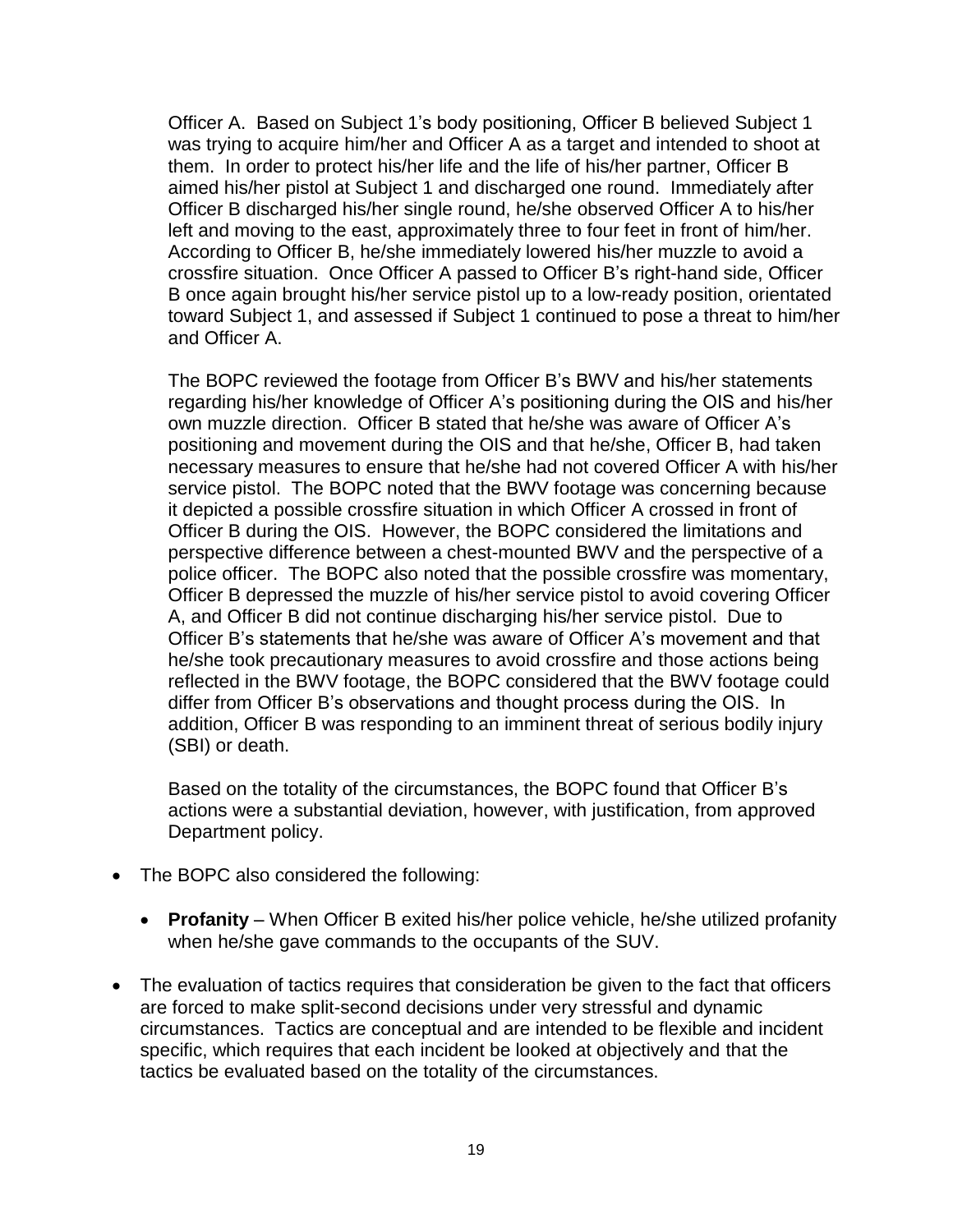Each tactical incident also merits a comprehensive debriefing. In this case, there were identified areas where improvement could be made. A Tactical Debrief is the appropriate forum for the involved personnel to discuss individual actions that took place during this incident.

In conducting an objective assessment of this case, the BOPC found that Officers A and B's tactics were a substantial deviation without justification from Department policy and training, thus requiring a finding of Administrative Disapproval.

# **B. Drawing and Exhibiting**

- **Officer A** According to Officer A, when he/she and Officer B initially began investigating the stopped sedan and SUV, he/she observed that there were three males with shaved heads and facial tattoos seated in the SUV. Officer A believed that they resembled local gang members. He/she also observed that the driver of the sedan was sweaty and shaking and appeared very scared. Officer A believed that the driver of the sedan was possibly a victim of gang crime. Officer A was concerned about the urgency of the threat and stated that he/she, "Didn't want to lose sight" of the suspects when he/she and Officer B were speaking with the driver of the sedan. The SUV then reversed at a "high rate of speed." Officer A stated that he/she unholstered his/her service pistol because he/she believed the situation may escalate to the point where deadly force would have been justified. Officer A believed there was a possibility that the suspect vehicle was going to drive towards him/her and Officer B and ram them. Officer A's belief stemmed from an incident where his/her partner had recently been rammed in the weeks before this incident.
- **Officer B –** According to Officer B, he/she unholstered his/her service pistol because he/she saw Subject 1 run toward Officer A while holding what he/she believed to be a weapon inside his waistband. As Subject 1 ran towards Officer A, Officer A said, "Drop the weapon." Officer B heard approximately three shots being fired and unholstered his/her service pistol. Officer B then lost sight of Officer A and Subject 1 behind his/her police vehicle.

The BOPC conducted an evaluation of the reasonableness of Officers A and B's drawing and exhibiting of their service pistols. The BOPC would have preferred that Officer A had not drawn his/her service pistol prior to initiating a high risk stop of the SUV. The BOPC acknowledged that Officer A believed the incident involved members of a criminal street gang. Officer A was presented with a rapidly developing tactical situation during which he/she was able to utilize his/her service pistol to address an immediate deadly threat posed by Subject 1's actions. Officer B was presented with a rapidly escalating incident where he/she observed Subject 1 possibly armed with a weapon inside of his/her waistband, heard Officer A state, "Drop the weapon," and heard three gunshots.

Based on the totality of the circumstances, the BOPC determined that an officer with similar training and experience as Officers A and B, while faced with similar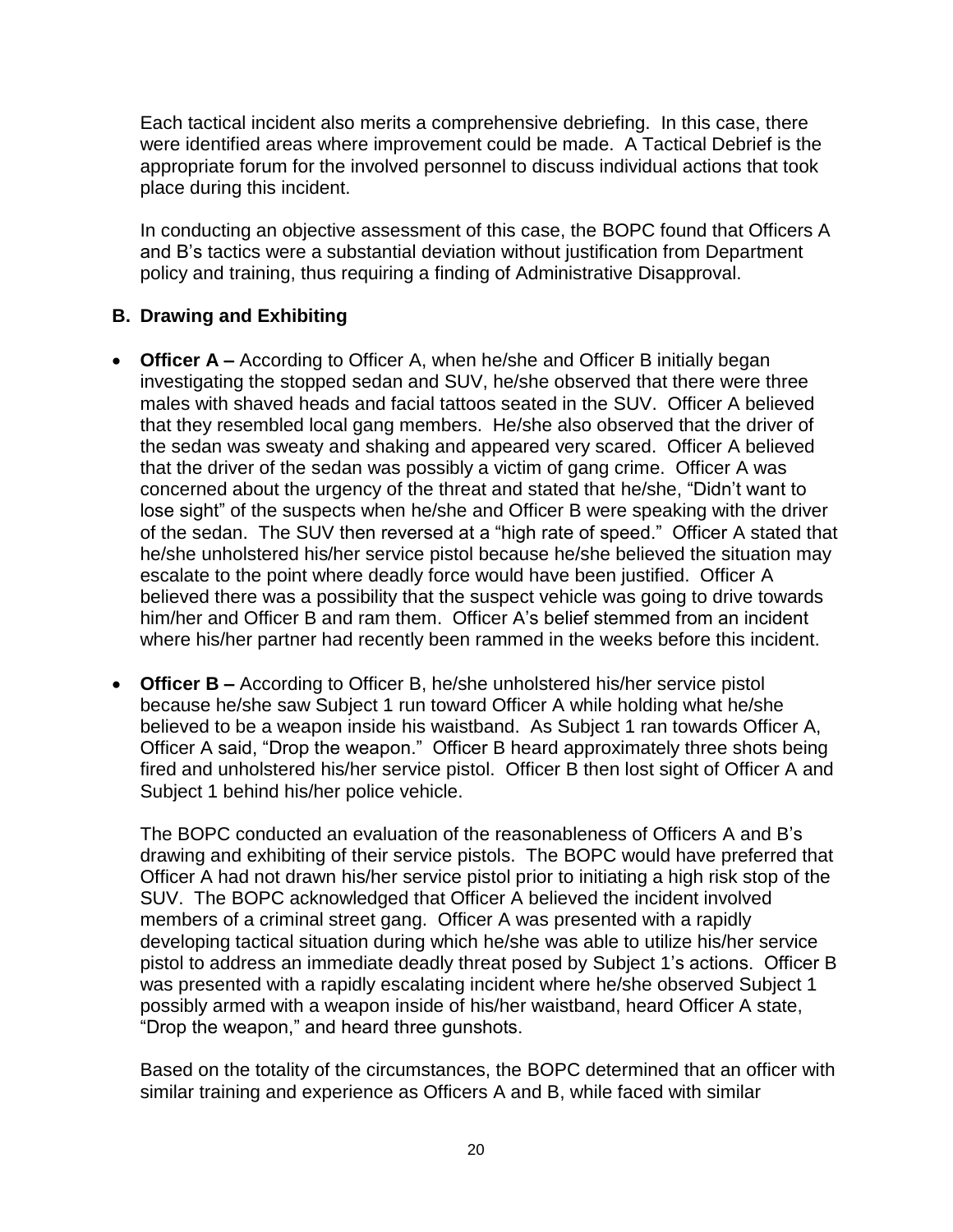circumstances, would reasonably believe that there was a substantial risk that the situation may escalate to the point where deadly force may be justified.

Therefore, the BOPC found Officers A and B's drawing and exhibiting of a firearm to be In Policy.

### **C. Lethal Use of Force**

**• Officer A –** (pistol, seven rounds)

The FID investigation was unable to determine the exact number of rounds discharged in each volley.

**Volley One –** three to four rounds in a northeasterly direction from an increasing distance of approximately 12 to 17 feet.

According to Officer A, he/she observed Subject 1 running in his/her direction and "holding his waistband, as if he's going to pull a weapon out from his waistband." Officer A dropped the microphone from his/her left hand and turned to his/her right to exit the vehicle. As Subject 1 ran on the sidewalk, Officer A observed Subject 1 remove a blue-steel handgun from his waistband with his right hand. Officer A believed Subject 1 was removing the handgun in an attempt to shoot him/her. As Subject 1 removed the handgun, Officer A believed Subject 1 lost his grip, because the handgun went flying in front of him. Officer A estimated that the gun slid approximately 12 feet in front of Subject 1. Officer A stated he/she knew it was a real handgun when he/she observed the glare from the light reflecting off the handgun as it was flying through the air and heard the steel hit the concrete when it hit the ground. When Subject 1 ran past him/her on the sidewalk, Officer A estimated Subject 1 came within seven to ten feet of him/her. According to Officer A, due to the fact that Subject 1 just dropped a firearm, Officer A moved east in the alley toward the rear of his/her police vehicle. Officer A's intent was to redeploy around the rear of his/her vehicle to be with Officer B on the driver's side of the vehicle, since he/she no longer had the cover of his/her vehicle door. As Officer A moved, he/she began to point his/her service pistol at the middle portion of Subject 1's back. As Subject 1 continued east and neared his handgun lying in the parkway, Subject 1 "reached down and grabbed" the handgun with his right hand. Believing that Subject 1 was going to shoot him/her or his/her partner, Officer A discharged his/her first volley of approximately three to four rounds at the center of Subject 1's back. Officer A stated he/she fired because Subject 1, "had already presented the fact that he was going to pull a" handgun "and shoot" him/her, "because he already tried and dropped it." Officer A also stated that Subject 1 "had a chance" to run, but "instead of running past" the handgun, Subject 1 "grabbed the" handgun "to shoot me and my partner."

**Volley Two** – three to four rounds in a northeasterly direction from an approximate distance of 17 feet.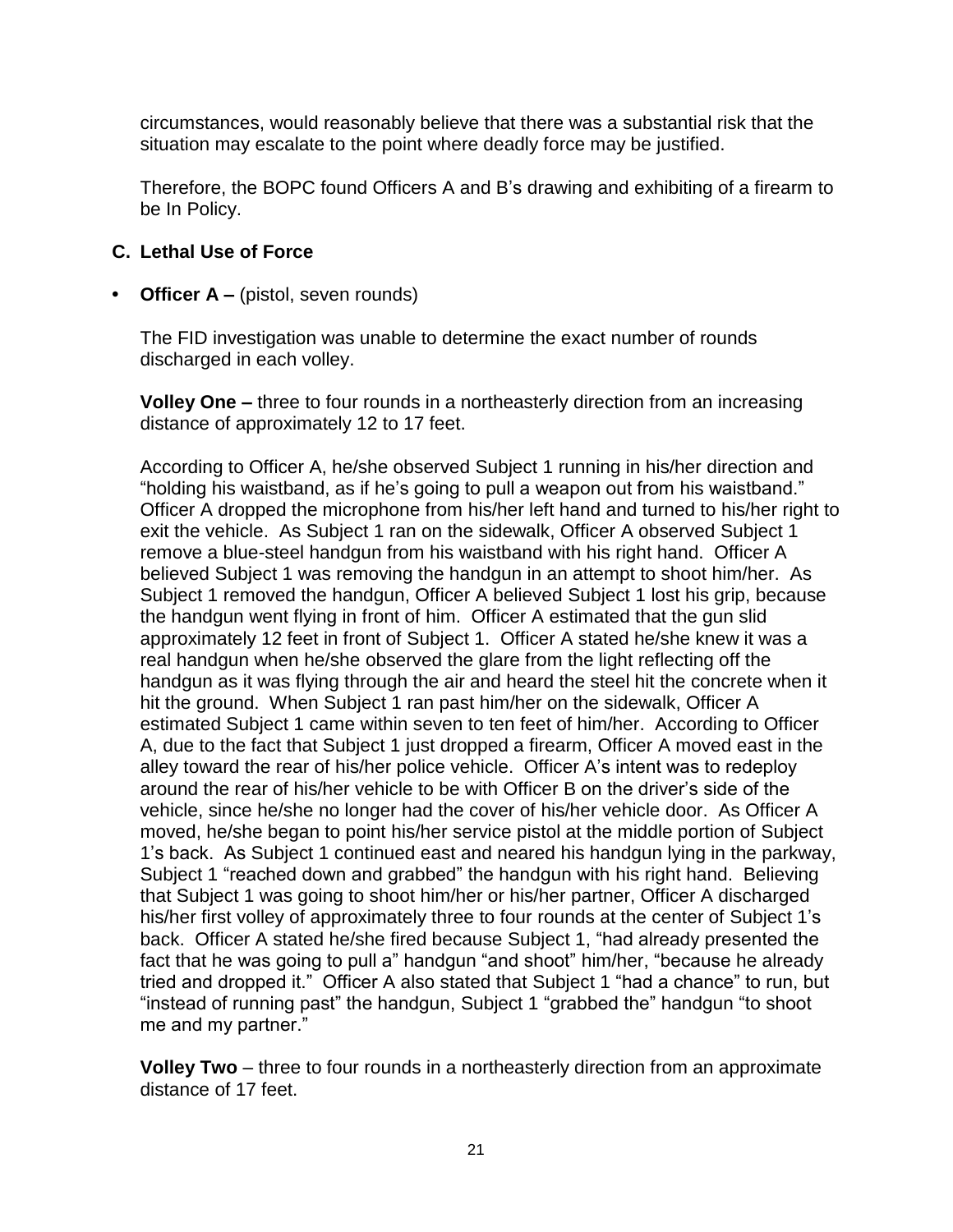According to Officer A, after his/her first volley, he/she quickly assessed and observed Subject 1 continue to run east while looking back, west, at him/her and Officer B, with the handgun still in his right hand. Officer A noted Subject 1's body was bladed to right, with his left foot on the ground, and his right foot back toward their direction. Officer A observed Subject 1 raise his right arm to shoulder level and point the handgun at him/her and Officer B. Officer A stepped to his/her right as he/she aimed his/her service pistol at the right side of Subject 1's chest and discharged a second volley of approximately three to four rounds at Subject 1.

• **Officer B –** (pistol, one round)

According to Officer B, he/she had lost sight of Officer A and Subject 1 due to being on the driver's side of the police vehicle, so he/she began to move east, toward the rear of his/her vehicle. Officer B heard nervousness in Officer A's voice and heard Officer A state, "Drop the gun, drop the weapon!" Officer B heard approximately three shots being fired, so he/she unholstered his/her pistol and held it in a twohanded shooting position. As Officer B came out from behind the police vehicle, Officer B observed Subject 1 bent over at the waist, holding a handgun in his right hand. According to Officer B, Subject 1 was turning his torso and shoulders east, and looking back in the officers' direction, and bringing the handgun up between his torso and shoulders. Because Officer B had already heard shots being fired, he/she believed Subject 1 had fired at Officer A. Based on Subject 1's body positioning, Officer B believed Subject 1 was trying to acquire him/her and Officer A as a target and intended to shoot at them. In order to protect his/her life and the life of his/her partner, Officer B aimed his/her pistol at Subject 1's upper torso and lower shoulder area, and discharged one round. Immediately after Officer B discharged his/her single round, he/she observed Officer A to his/her left and moving to the east, approximately three to four feet in front of him/her. According to Officer B, he/she immediately lowered his/her muzzle to avoid a crossfire situation.

• **Background** – The OIS occurred in an east/west alleyway, south of the cross street. The area consisted of apartment complexes on the west side of the cross street and the north side of the alley. Single family residences were located along the east side of the cross street. A warehouse was located along the south side of the alley. The alleyway is the egress/ingress for vehicle parking. The alleyway also allows access to the rear of an industrial clothing warehouse and rear access for a local market. The OIS occurred during the hours of darkness. According to the FID investigation, the officers' background at the time of the OIS was the wall of the apartment complex, located on the north side of the alley. According to the FID investigator, FID canvassed the OIS scene for any potentially injured residents, and determined that no residents were injured as a result of the OIS incident. Forensic Science Division (FSD), Firearms Analysis Unit (FAU) criminalists conducted an examination of the OIS scene for ballistic impacts, trajectories and projectiles. Their examination did not locate any ballistic impacts or trajectories.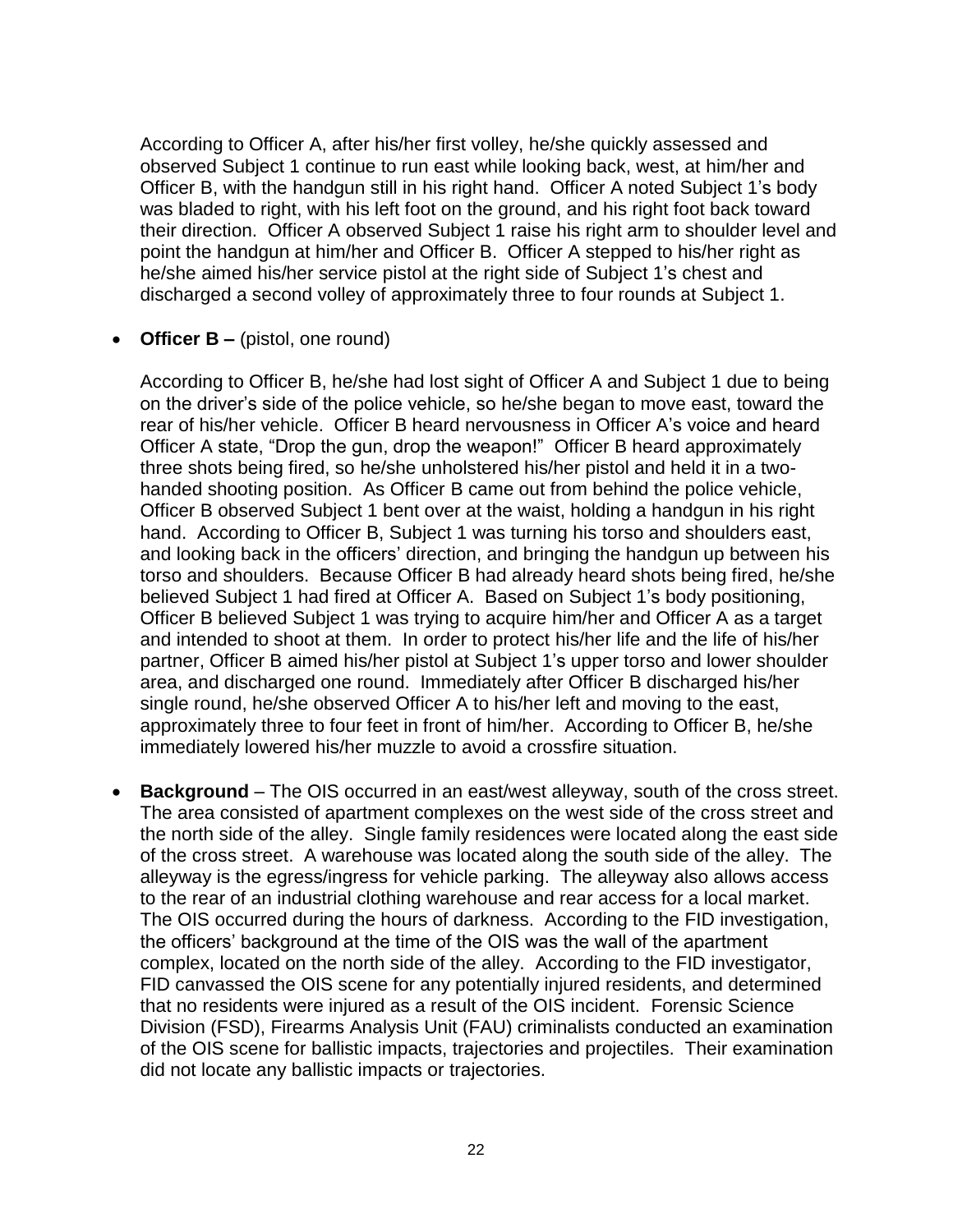The BOPC considered the circumstances of the OIS and noted that the background when both Officer A and B discharged their service pistol appeared to be a wall of an apartment complex. The BOPC noted that the background of the OIS for both Officers A and B did not have any particular concerns.

In this case, the BOPC conducted a thorough review and analysis of the reasonableness of Officer A's use of deadly force. Officer A observed Subject 1 running in his/her direction, holding his waistband, as if he was going to pull a weapon out from his waistband. Officer A turned to his/her right to exit the police vehicle. As Subject 1 ran on the sidewalk, Officer A observed Subject 1 remove a blue-steel handgun from his waistband with his right hand. Officer A believed Subject 1 was removing the handgun in an attempt to shoot him/her. As Subject 1 removed the handgun, Officer A believed Subject 1 lost his grip, because the handgun went flying in front of him. Officer A estimated that the gun slid approximately 12 feet in front of Subject 1. Officer A knew it was a real handgun when he/she observed the glare from the light reflecting off the handgun as it was flying through the air and heard the steel hit the concrete when it hit the ground.

When Subject 1 ran past him/her on the sidewalk, Officer A estimated that Subject 1 came within seven to ten feet of him/her. Due to the fact that Subject 1 just dropped a firearm, Officer A moved east in the alley towards the rear of his/her police vehicle with the intent to redeploy around the rear of his/her police vehicle to be with Officer B on the driver's side of the police vehicle, since Officer A no longer had the cover of his/her vehicle door. As Officer A moved, he/she began to point his/her service pistol at the middle portion of Subject 1's back. As Subject 1 continued east and neared his handgun lying in the parkway, Subject 1 reached down and grabbed the handgun with his right hand. Believing that Subject 1 was going to shoot him/her or his/her partner, Officer A discharged his/her first volley of approximately three to four rounds at the center of Subject 1's back. Officer A stated that he/she fired because Subject 1 had already presented that he was going to pull a handgun and shoot him/her, because Subject 1 had already tried to and dropped the handgun. Officer A assessed that Subject 1 had a chance to run, but instead of running past the handgun, Subject 1 grabbed the handgun to shoot Officers A and B.

The BOPC reviewed Officer A's discharging of an additional three rounds to four rounds (Volley Two). After Officer A's first volley, he/she quickly assessed and observed Subject 1 continue to run east while looking back, west, at him/her and Officer B, with the handgun still in his right hand. Officer A noted that Subject 1's body was bladed to the right, with his left foot on the ground, and his right foot back toward the officers' direction. Officer A observed Subject 1 raise his right arm to shoulder level and point the handgun at him/her and Officer B. Officer A stepped to his/her right as he/she aimed his/her service pistol at the right side of Subject 1's chest and discharged a second volley of approximately three to four rounds at Subject 1. Officer A immediately assessed again after he/she discharged his/her second volley and observed that Subject 1 had fallen to the ground. Officer A determined that Subject 1 was no longer an imminent threat and did not discharge